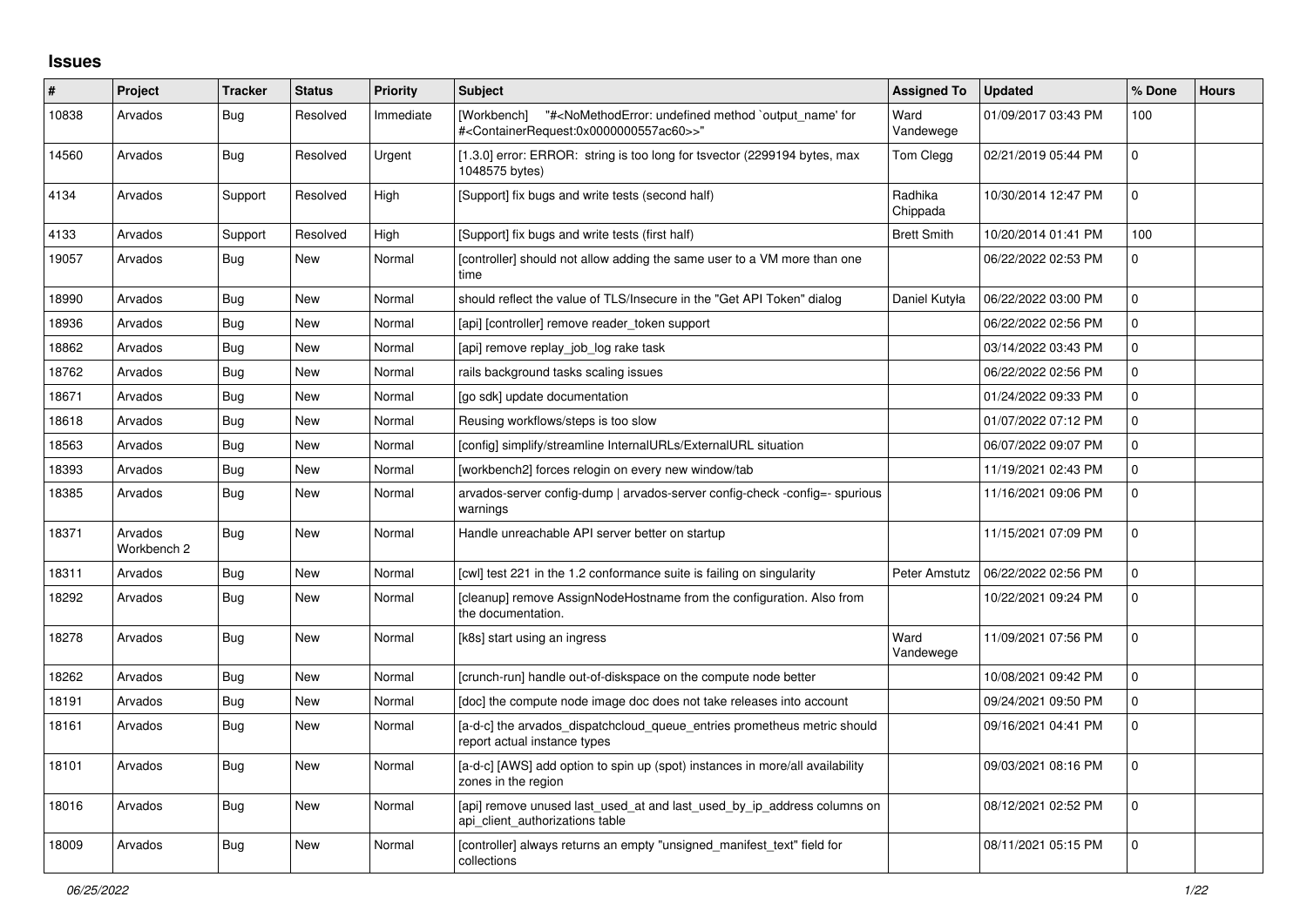| #     | Project | <b>Tracker</b> | <b>Status</b> | <b>Priority</b> | <b>Subject</b>                                                                                                                                | <b>Assigned To</b> | <b>Updated</b>      | % Done      | <b>Hours</b> |
|-------|---------|----------------|---------------|-----------------|-----------------------------------------------------------------------------------------------------------------------------------------------|--------------------|---------------------|-------------|--------------|
| 18008 | Arvados | Bug            | New           | Normal          | [api] regid not always being recorded in the api server log                                                                                   |                    | 08/11/2021 05:06 PM | $\Omega$    |              |
| 18000 | Arvados | Bug            | New           | Normal          | [deduplicationreport] negative number in the "saved by Keep deduplication"<br>report                                                          |                    | 08/10/2021 01:27 PM | $\Omega$    |              |
| 17942 | Arvados | <b>Bug</b>     | New           | Normal          | [arv-mount] requests manifest text multiple times when mounting collection                                                                    |                    | 08/09/2021 03:41 PM | $\Omega$    |              |
| 17941 | Arvados | <b>Bug</b>     | New           | Normal          | [ws] memory management issues                                                                                                                 |                    | 08/09/2021 03:40 PM | $\mathbf 0$ |              |
| 17940 | Arvados | <b>Bug</b>     | New           | Normal          | [controller] memory management issues                                                                                                         |                    | 08/09/2021 03:40 PM | $\mathbf 0$ |              |
| 17937 | Arvados | <b>Bug</b>     | New           | Normal          | [workbench] uploader is hardcoded to X-Keep-Desired-Replicas: 2                                                                               |                    | 08/13/2021 04:40 AM | $\Omega$    |              |
| 17846 | Arvados | <b>Bug</b>     | New           | Normal          | [tutorial] inconsistencies/roadbumps                                                                                                          | Ward<br>Vandewege  | 06/22/2022 02:56 PM | $\Omega$    |              |
| 17845 | Arvados | <b>Bug</b>     | New           | Normal          | [tutorial] reuse is not working                                                                                                               |                    | 06/22/2022 02:56 PM | $\Omega$    |              |
| 17780 | Arvados | <b>Bug</b>     | New           | Normal          | [a-d-c] when toggling UsePreemptibleInstances, existing containers that are<br>runnable generate lots of errors                               |                    | 07/06/2021 09:07 PM | $\Omega$    |              |
| 17775 | Arvados | <b>Bug</b>     | New           | Normal          | [a-d-c] the user should be able to see when preemptible nodes get shut down<br>and the running container requeued                             |                    | 12/14/2021 09:01 PM | $\Omega$    |              |
| 17771 | Arvados | Bug            | New           | Normal          | [a-d-c] when a cluster supports preemptible nodes, there should be a knob to<br>allow the user to choose the use of preemptible nodes, or not |                    | 07/06/2021 09:08 PM | $\Omega$    |              |
| 17764 | Arvados | <b>Bug</b>     | New           | Normal          | [arv-put] progress update does not refresh frequently enough                                                                                  |                    | 07/06/2021 09:08 PM | $\Omega$    |              |
| 17759 | Arvados | <b>Bug</b>     | <b>New</b>    | Normal          | [Keep] azure blob driver 404 errors are weird                                                                                                 |                    | 07/06/2021 09:08 PM | $\Omega$    |              |
| 17745 | Arvados | <b>Bug</b>     | New           | Normal          | [config] arvados-server config-dump with ec2 driver has confusing output                                                                      |                    | 07/06/2021 09:08 PM | $\Omega$    |              |
| 17681 | Arvados | Bug            | New           | Normal          | [controller] seems to have a really long timeout for its db connection                                                                        |                    | 06/08/2021 05:52 PM | $\mathbf 0$ |              |
| 17424 | Arvados | <b>Bug</b>     | New           | Normal          | [API] group contents endpoint edge cases with filter on uuid                                                                                  |                    | 03/08/2021 08:48 PM | $\Omega$    |              |
| 17347 | Arvados | Bug            | <b>New</b>    | Normal          | crunch-run -- list fatal error out of memory                                                                                                  |                    | 02/05/2021 05:22 PM | $\Omega$    |              |
| 17314 | Arvados | <b>Bug</b>     | New           | Normal          | [API] [controller] [Workbench] 404 on foreign user UUID in admin interface                                                                    |                    | 07/06/2021 09:08 PM | $\mathbf 0$ |              |
| 17186 | Arvados | Bug            | New           | Normal          | [dispatch] broken node logs should also be copied to a-d-c logs                                                                               |                    | 12/02/2020 05:49 PM | $\mathbf 0$ |              |
| 17160 | Arvados | <b>Bug</b>     | <b>New</b>    | Normal          | [packaging] upgrade run_upload_packages.py to use twine for upload to<br>PyPI                                                                 |                    | 11/23/2020 04:28 PM | $\Omega$    |              |
| 17159 | Arvados | <b>Bug</b>     | New           | Normal          | [build] make build-packages-python-ruby run on a Jenkins satellite                                                                            |                    | 11/23/2020 04:25 PM | $\mathbf 0$ |              |
| 16933 | Arvados | Bug            | New           | Normal          | [login federation] post-trashing collection UX bug                                                                                            |                    | 09/30/2020 04:49 PM | $\Omega$    |              |
| 16932 | Arvados | <b>Bug</b>     | <b>New</b>    | Normal          | [login federation] trashing collections: snackbar issues                                                                                      |                    | 10/02/2020 03:31 PM | $\Omega$    |              |
| 16931 | Arvados | Bug            | New           | Normal          | [login federation] Not Found modal when looking at trashed collection                                                                         |                    | 09/30/2020 04:39 PM | $\mathbf 0$ |              |
| 16853 | Arvados | <b>Bug</b>     | New           | Normal          | [arvbox] various bugs                                                                                                                         |                    | 09/18/2020 08:55 PM | $\mathbf 0$ |              |
| 16832 | Arvados | <b>Bug</b>     | New           | Normal          | replace linkchecker in our build environment                                                                                                  | Ward<br>Vandewege  | 11/04/2020 05:23 PM | $\Omega$    |              |
| 16566 | Arvados | Bug            | New           | Normal          | [cli] can't create a token when using a token created with<br>create superuser token.rb                                                       |                    | 07/06/2021 09:08 PM | $\Omega$    |              |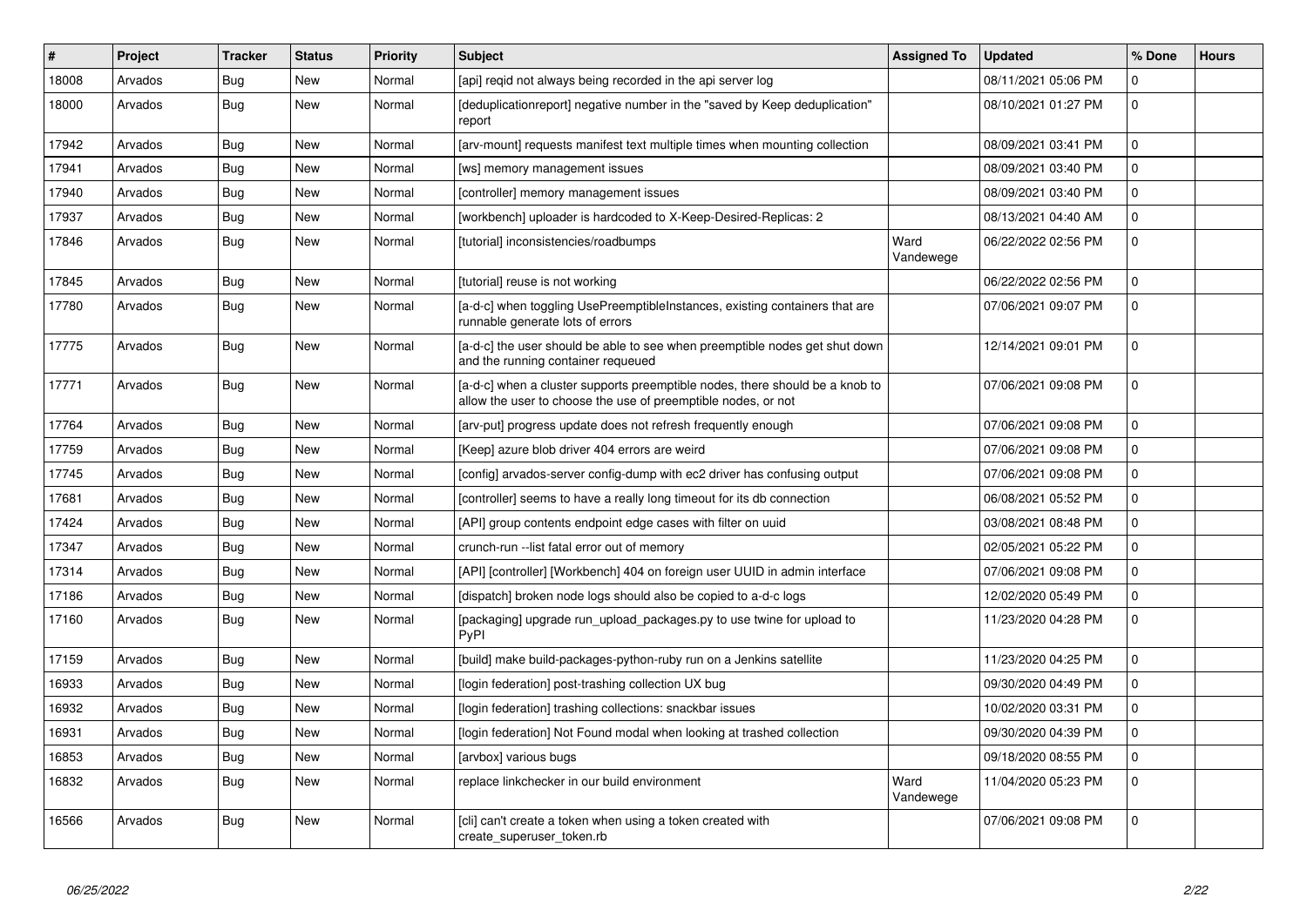| #     | Project                | <b>Tracker</b> | <b>Status</b> | <b>Priority</b> | <b>Subject</b>                                                                                                                                                               | <b>Assigned To</b> | <b>Updated</b>      | % Done   | <b>Hours</b> |
|-------|------------------------|----------------|---------------|-----------------|------------------------------------------------------------------------------------------------------------------------------------------------------------------------------|--------------------|---------------------|----------|--------------|
| 16426 | Arvados                | Bug            | New           | Normal          | [arv-put] should calculate (worst case) manifest size up front before upload,<br>and abort when it is too large                                                              |                    | 07/06/2021 09:08 PM | $\Omega$ |              |
| 15009 | Arvados<br>Workbench 2 | Bug            | New           | Normal          | [virtual-machines-user] bugs on the the user virtual machines page                                                                                                           |                    | 03/21/2019 07:13 PM | $\Omega$ |              |
| 14147 | Arvados                | <b>Bug</b>     | New           | Normal          | error page with (very) old layout on api server                                                                                                                              |                    | 09/03/2018 06:16 PM | $\Omega$ |              |
| 12791 | Arvados                | Bug            | New           | Normal          | [API] fix race between arrival of trash time and next sweep                                                                                                                  |                    | 07/06/2021 09:11 PM | $\Omega$ |              |
| 11548 | Arvados                | <b>Bug</b>     | New           | Normal          | workbench needs to handle API server timeouts better                                                                                                                         |                    | 07/06/2021 09:23 PM | $\Omega$ |              |
| 11152 | Tapestry               | Bug            | New           | Normal          | "There are 4 third party activities currently seeking participants." - but there<br>are 5                                                                                    |                    | 02/22/2017 05:40 PM | $\Omega$ |              |
| 11027 | Arvados                | <b>Bug</b>     | New           | Normal          | [Crunchv2] python thread error after job success                                                                                                                             |                    | 07/07/2021 05:26 PM | $\Omega$ |              |
| 10408 | Arvados                | Bug            | New           | Normal          | 4xphq keep balance api request causes oom on api server                                                                                                                      |                    | 07/07/2021 06:22 PM | $\Omega$ |              |
| 9672  | Tapestry               | <b>Bug</b>     | New           | Normal          | Install extension to allow password reset on RT                                                                                                                              |                    | 07/27/2016 04:54 PM | $\Omega$ |              |
| 8621  | Arvados                | <b>Bug</b>     | New           | Normal          | [Wiki] Clean up Computation_and_Pipeline_Processing page                                                                                                                     |                    | 07/07/2021 06:25 PM | 0        |              |
| 7826  | Tapestry               | Bug            | New           | Normal          | Make sure that datasets which are served from Keep via get-evidence have<br>collections                                                                                      |                    | 02/07/2016 08:10 PM | $\Omega$ |              |
| 7725  | Arvados                | Bug            | New           | Normal          | [Keep-store] make keep-store lookup token at runtime like keep-proxy does                                                                                                    |                    | 07/07/2021 06:27 PM | $\Omega$ |              |
| 7673  | Tapestry               | Bug            | New           | Normal          | OH integration token appears to time out after a while, user is presented with<br>'refresh token'                                                                            |                    | 10/28/2015 04:18 PM | $\Omega$ |              |
| 7400  | Arvados                | Bug            | New           | Normal          | [Workbench] node visibility as admin vs ordinary user does not line up                                                                                                       |                    | 07/07/2021 06:28 PM | $\Omega$ |              |
| 7385  | Arvados                | <b>Bug</b>     | New           | Normal          | [Workbench] Pagination sets limit on last page, causing unintended side<br>effects                                                                                           |                    | 07/07/2021 06:28 PM | $\Omega$ |              |
| 7312  | Arvados                | Bug            | New           | Normal          | [API] CSS+images missing on login_failure.html                                                                                                                               |                    | 07/07/2021 06:28 PM | $\Omega$ |              |
| 7166  | Arvados                | <b>Bug</b>     | New           | Normal          | [API] specifying an invalid filter should result in an error                                                                                                                 |                    | 07/07/2021 06:28 PM | $\Omega$ |              |
| 6991  | Arvados                | Bug            | New           | Normal          | [Keep] multiple response. Writeheader calls                                                                                                                                  |                    | 07/07/2021 06:28 PM | $\Omega$ |              |
| 6635  | Arvados                | <b>Bug</b>     | New           | Normal          | [Documentation] document installation of node manager                                                                                                                        |                    | 07/07/2021 06:29 PM | $\Omega$ |              |
| 6076  | Arvados                | <b>Bug</b>     | New           | Normal          | [API] walk api server installations and ensure modified_at for collections is<br>unique + ensure modified_at is enforced to be unique at the api level.                      |                    | 07/07/2021 06:29 PM | $\Omega$ |              |
| 6020  | Arvados                | Bug            | New           | Normal          | [Workbench] The collection information box values for content address and<br>content size should be updated automatically after new file(s) are added via<br>browser upload. |                    | 07/07/2021 06:29 PM | $\Omega$ |              |
| 5683  | Tapestry               | Bug            | New           | Normal          | Trait surveys incomplete listed on a lot of entries in the WGS data page.<br>Sounds like a bug.                                                                              |                    | 04/08/2015 04:37 PM | 0        |              |
| 4957  | Arvados                | <b>Bug</b>     | New           | Normal          | [SDKs] arv keep put blows up when trying to put a danging symlink                                                                                                            |                    | 07/07/2021 06:31 PM |          |              |
| 4770  | Arvados                | <b>Bug</b>     | New           | Normal          | [Workbench] after file upload, the files tab should refresh immediately<br>(overriding the 15 second throttle)                                                               |                    | 07/07/2021 06:31 PM | 0        |              |
| 4767  | Arvados                | <b>Bug</b>     | New           | Normal          | [API] Discovery doc should fix its incorrect "list" method description to be<br>identical to "index"                                                                         |                    | 07/07/2021 06:31 PM |          |              |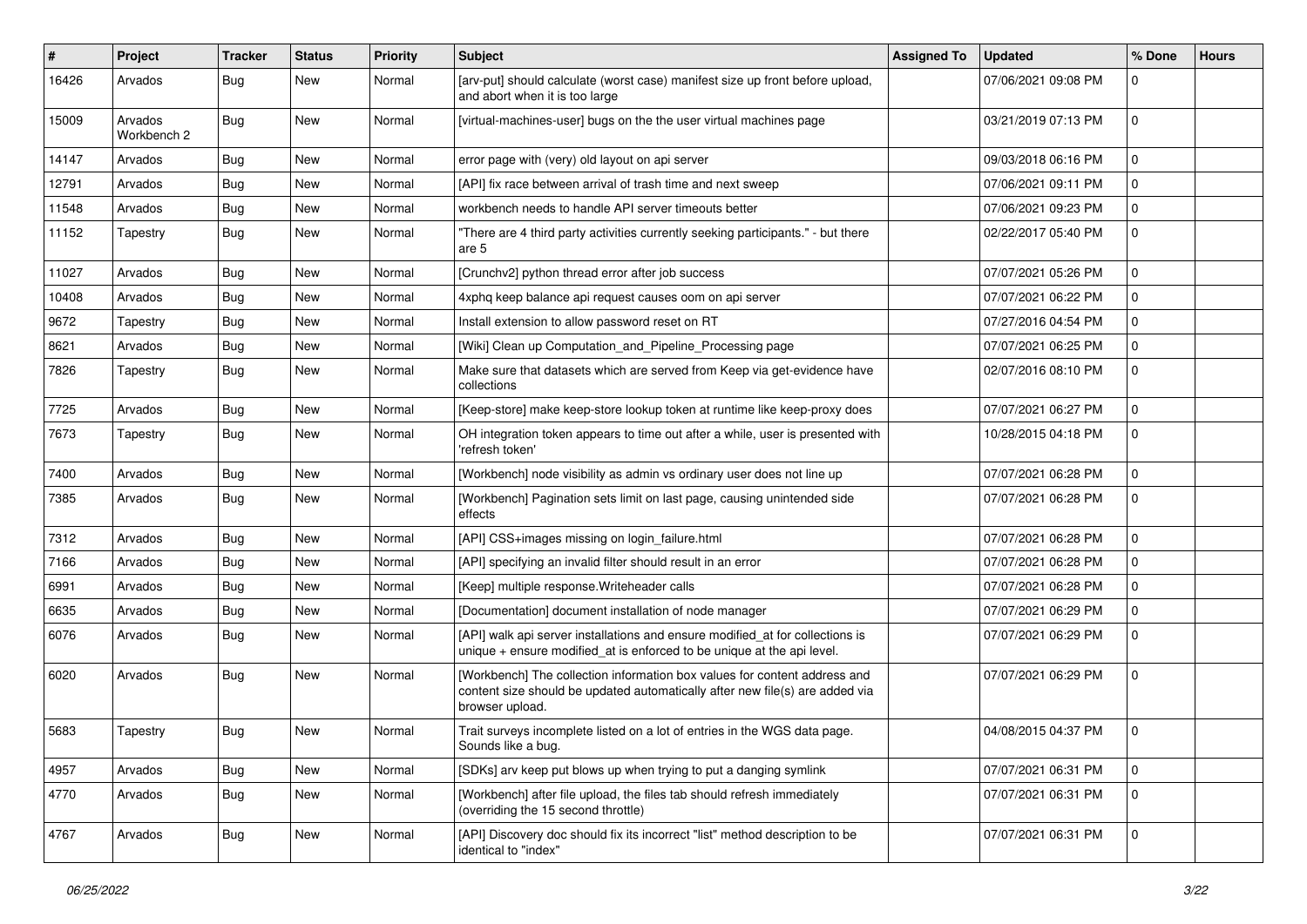| $\vert$ # | Project             | <b>Tracker</b> | <b>Status</b> | Priority | Subject                                                                                                                                                                                                    | <b>Assigned To</b> | <b>Updated</b>      | % Done       | <b>Hours</b> |
|-----------|---------------------|----------------|---------------|----------|------------------------------------------------------------------------------------------------------------------------------------------------------------------------------------------------------------|--------------------|---------------------|--------------|--------------|
| 4452      | Arvados             | Bug            | New           | Normal   | [Workbench] Report a Problem" menu item does not like being opened in a<br>new tab/window.                                                                                                                 |                    | 07/07/2021 06:35 PM | 0            |              |
| 4427      | Arvados             | Bug            | New           | Normal   | [Workbench] Each active job/pipeline on the dashboard should show how<br>many worker nodes are allocated to it.                                                                                            |                    | 07/07/2021 06:35 PM | $\mathbf{0}$ |              |
| 4273      | Arvados             | Bug            | New           | Normal   | [API] as admin user, permission denied canceling a job (started by another<br>user)                                                                                                                        |                    | 07/07/2021 06:35 PM | 0            |              |
| 4116      | Arvados             | Bug            | New           | Normal   | [Workbench] Users activity page link is gone for non-admin users with<br>read-only admin permissions. Users activity page only shows own activity for<br>non-admin users with read-only admin permissions. |                    | 07/07/2021 06:36 PM | $\mathbf 0$  |              |
| 2947      | Tapestry            | Bug            | New           | Normal   | When a waitlisted user revisits the eligibility questionnaire and removes their<br>obstacle for eligibility, they are not automatically removed from the waitlist.                                         |                    | 06/02/2014 10:32 AM | $\mathbf 0$  |              |
| 2545      | Tapestry            | <b>Bug</b>     | New           | Normal   | broken links on /admin/removal requests                                                                                                                                                                    |                    | 04/07/2014 01:29 PM | 0            |              |
| 1836      | Tapestry            | <b>Bug</b>     | New           | Normal   | when Tapestry fails to send e-mail, user should not be presented with an<br>"sorry, something went wrong" message                                                                                          | Ward<br>Vandewege  | 01/05/2014 09:35 AM | $\mathbf{0}$ |              |
| 1520      | Tapestry            | Bug            | New           | Normal   | auto-enrollment feature should be configurable                                                                                                                                                             | Ward<br>Vandewege  | 09/20/2013 01:33 PM | 0            |              |
| 1380      | <b>GET-Evidence</b> | Bug            | New           | Normal   | slowness when accessing /genomes as admin user                                                                                                                                                             | Ward<br>Vandewege  | 02/04/2013 02:36 PM | $\mathbf{0}$ |              |
| 1209      | GET-Evidence        | Bug            | New           | Normal   | slowness accessing http://evidence.personalgenomes.org/hu43860C                                                                                                                                            | Ward<br>Vandewege  | 11/07/2012 10:56 AM | $\mathbf{0}$ |              |
| 18988     | Arvados             | Feature        | <b>New</b>    | Normal   | [CWL] support singularity/docker hint to make debugging workflows easier                                                                                                                                   |                    | 04/11/2022 06:29 PM | $\mathbf 0$  |              |
| 18970     | Arvados             | Feature        | New           | Normal   | Add support for publicly shared collections (anonymous user)                                                                                                                                               |                    | 04/04/2022 03:17 PM | $\mathbf{0}$ |              |
| 18944     | Arvados             | Feature        | New           | Normal   | [controller] should log the user uuid used for the request                                                                                                                                                 |                    | 06/22/2022 03:32 PM | 0            |              |
| 18897     | Arvados             | Feature        | New           | Normal   | [go services] should log the uuid of the token used for each request (and if<br>available, the uuid of the associated user)                                                                                |                    | 06/22/2022 03:32 PM | $\Omega$     |              |
| 18863     | Arvados             | Feature        | New           | Normal   | [controller] add background job to clean up old container log records                                                                                                                                      |                    | 06/22/2022 02:55 PM | 0            |              |
| 18672     | Arvados             | Feature        | New           | Normal   | [go sdk] describe + implement desired Go SDK                                                                                                                                                               |                    | 01/24/2022 09:34 PM | $\mathbf{0}$ |              |
| 18564     | Arvados             | Feature        | New           | Normal   | [art] run jenkins release build steps with a set of parameters                                                                                                                                             |                    | 06/08/2022 03:20 PM | 0            |              |
| 18369     | Arvados             | Feature        | New           | Normal   | [doc] describe the block packing algorithm used by our various Keep clients<br>(arv-put, python sdk, keep-web, arv-mount)                                                                                  |                    | 11/15/2021 04:14 PM | $\mathbf{0}$ |              |
| 18205     | Arvados             | Feature        | New           | Normal   | [api] [cloud] add live compute instance price to container record                                                                                                                                          |                    | 06/15/2022 02:45 PM | 0            |              |
| 18174     | Arvados             | Feature        | New           | Normal   | [servers] add logging with automatic rotation to user-specified directory                                                                                                                                  |                    | 09/21/2021 09:08 PM | 0            |              |
| 18163     | Arvados             | Feature        | New           | Normal   | [Crunch] add CWL extension to limit the number of concurrently running jobs<br>during a scatter                                                                                                            |                    | 01/10/2022 03:42 PM | $\mathbf 0$  |              |
| 17993     | Arvados             | Feature        | New           | Normal   | [deduplication-report] supports storage classes                                                                                                                                                            |                    | 11/23/2021 09:26 PM | $\mathbf 0$  |              |
| 17946     | Arvados             | Feature        | New           | Normal   | design: add complex structures to structured vocabulary                                                                                                                                                    |                    | 11/02/2021 05:12 PM | 0            |              |
| 17945     | Arvados             | Feature        | New           | Normal   | design: Add type checking to the structured vocabulary                                                                                                                                                     |                    | 11/02/2021 05:13 PM | 0            |              |
| 17694     | Arvados             | Feature        | New           | Normal   | [Keep][keep-web] improve observability of buffer cache                                                                                                                                                     |                    | 05/18/2021 08:32 PM | $\mathbf 0$  |              |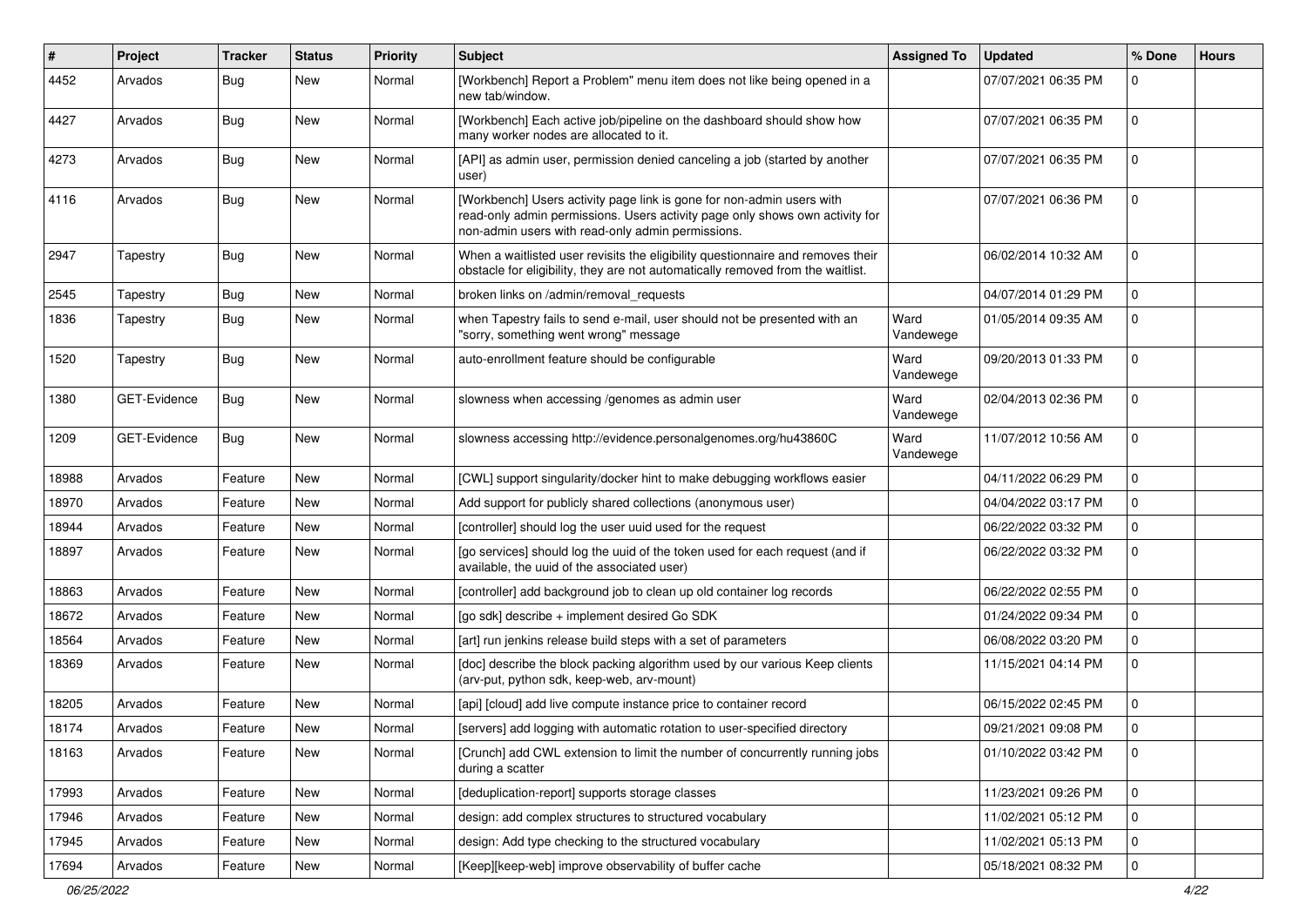| $\pmb{\#}$ | Project  | <b>Tracker</b> | <b>Status</b> | Priority | <b>Subject</b>                                                                                                                         | <b>Assigned To</b> | <b>Updated</b>      | % Done         | <b>Hours</b> |
|------------|----------|----------------|---------------|----------|----------------------------------------------------------------------------------------------------------------------------------------|--------------------|---------------------|----------------|--------------|
| 17490      | Arvados  | Feature        | New           | Normal   | [workbench2] make filter groups creatable/editable                                                                                     |                    | 07/06/2021 09:08 PM | 0              |              |
| 17313      | Arvados  | Feature        | New           | Normal   | [Documentation] improve federation documentation                                                                                       | Ward<br>Vandewege  | 03/17/2021 03:55 PM | 0              |              |
| 17185      | Arvados  | Feature        | New           | Normal   | [adc] add broken node metrics                                                                                                          | Tom Clegg          | 04/28/2021 01:37 PM | $\mathbf 0$    |              |
| 17148      | Arvados  | Feature        | New           | Normal   | add logging middleware to lib/cmd                                                                                                      |                    | 06/07/2021 02:42 PM | $\Omega$       |              |
| 16843      | Arvados  | Feature        | New           | Normal   | [a-d-c] admin cli                                                                                                                      |                    | 07/06/2021 09:08 PM | $\Omega$       |              |
| 16802      | Arvados  | Feature        | New           | Normal   | [packaging] create an arvados-shell-node package                                                                                       |                    | 07/06/2021 09:08 PM | 0              |              |
| 16738      | Arvados  | Feature        | New           | Normal   | [a-d-c] introduce concept of "quota partition"                                                                                         |                    | 07/06/2021 09:08 PM | 0              |              |
| 16554      | Tapestry | Feature        | New           | Normal   | opt-in participant survey reminders                                                                                                    |                    | 06/26/2020 01:12 AM | $\Omega$       |              |
| 16519      | Arvados  | Feature        | New           | Normal   | [keepstore] optimize md5sum calculations                                                                                               |                    | 06/10/2020 04:22 PM | $\overline{0}$ |              |
| 16518      | Arvados  | Feature        | New           | Normal   | [keep] Allow clients to set a header to disable md5sum calculations in<br>keepstore                                                    |                    | 06/10/2020 04:14 PM | $\Omega$       |              |
| 16390      | Arvados  | Feature        | New           | Normal   | [k8s] add support for Azure AKS                                                                                                        |                    | 05/04/2020 05:22 PM | $\mathbf 0$    |              |
| 16386      | Arvados  | Feature        | New           | Normal   | [k8s] make the docker images for our golang binaries much leaner                                                                       |                    | 04/30/2020 02:37 PM | $\Omega$       |              |
| 16385      | Arvados  | Feature        | New           | Normal   | [k8s] add prebuilt container images for Arvados releases                                                                               |                    | 06/22/2022 02:53 PM | $\Omega$       |              |
| 15320      | Arvados  | Feature        | New           | Normal   | [API] add integration test for new user signup                                                                                         |                    | 07/06/2021 09:08 PM | $\mathbf{0}$   |              |
| 15317      | Arvados  | Feature        | New           | Normal   | [Keep] expose backend latency stats in the Prometheus metrics                                                                          |                    | 07/06/2021 09:12 PM | 0              |              |
| 14457      | Arvados  | Feature        | New           | Normal   | [api] send e-mail notification to user when their arvados account is activated                                                         |                    | 07/06/2021 09:09 PM | $\mathbf{0}$   |              |
| 12317      | Arvados  | Feature        | New           | Normal   | [FUSE] unable to rename a subproject                                                                                                   |                    | 09/25/2017 03:15 PM | $\Omega$       |              |
| 10767      | Arvados  | Feature        | New           | Normal   | [API] [arvados-ws] remove all websockets and puma related code from the<br>api server codebase                                         |                    | 07/06/2021 09:11 PM | $\Omega$       |              |
| 9284       | Tapestry | Feature        | New           | Normal   | Welcome e-mail feature                                                                                                                 |                    | 07/27/2016 04:43 PM | $\mathbf 0$    |              |
| 7815       | Tapestry | Feature        | New           | Normal   | If a dataset has been released to a user but they have not seen it yet,<br>force-redirect to /specimen analysis data after they log in |                    | 11/16/2015 10:07 PM | $\mathbf 0$    |              |
| 7127       | Arvados  | Feature        | New           | Normal   | [API] Job log cleaner should not clean logs when the job's log is the empty<br>collection                                              |                    | 07/07/2021 06:28 PM | $\Omega$       |              |
| 6634       | Tapestry | Feature        | New           | Normal   | improve open humans flow                                                                                                               |                    | 07/15/2015 04:35 PM | $\overline{0}$ |              |
| 6467       | Tapestry | Feature        | New           | Normal   | upgrade to reCAPTCHA v2                                                                                                                |                    | 07/02/2015 03:15 PM | 0              |              |
| 5380       | Tapestry | Feature        | New           | Normal   | Public profiles: add JSON for Enrollment History                                                                                       |                    | 03/04/2015 08:08 PM | $\mathbf{0}$   |              |
| 5379       | Tapestry | Feature        | <b>New</b>    | Normal   | Public profiles: add JSON for Absolute Pitch Survey                                                                                    |                    | 03/04/2015 08:07 PM | $\Omega$       |              |
| 5378       | Tapestry | Feature        | New           | Normal   | Public profiles: add JSON for Samples                                                                                                  |                    | 03/04/2015 08:08 PM | $\Omega$       |              |
| 5377       | Tapestry | Feature        | New           | Normal   | Public profiles: add JSON for PHR data                                                                                                 |                    | 03/04/2015 08:07 PM | $\mathbf{0}$   |              |
| 4979       | Tapestry | Feature        | <b>New</b>    | Normal   | Improve sample tracking to allow for bulk marking of samples                                                                           |                    | 01/15/2015 02:02 AM | $\mathbf 0$    |              |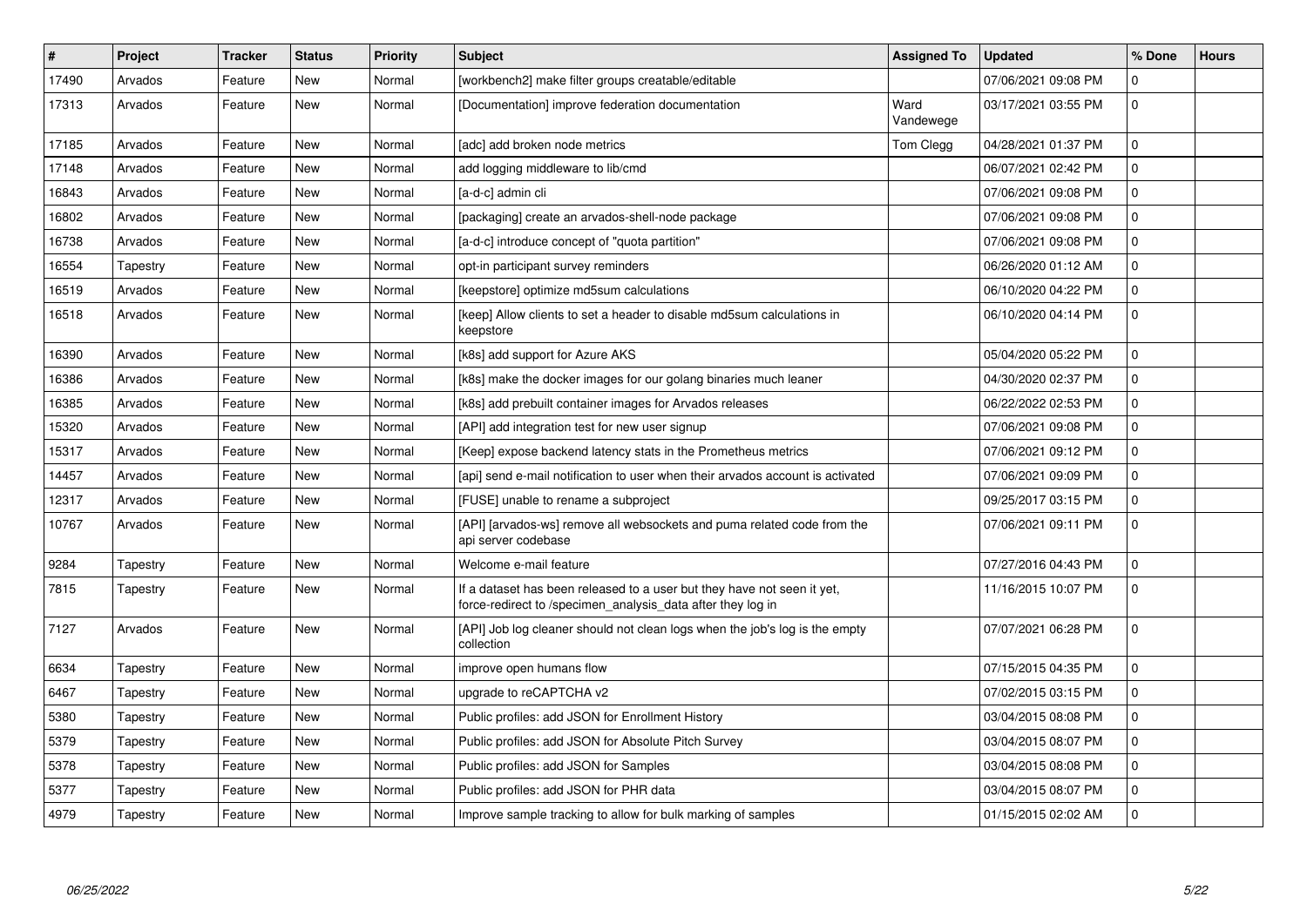| #     | Project  | <b>Tracker</b> | <b>Status</b> | <b>Priority</b> | Subject                                                                                                                                                                                | <b>Assigned To</b> | <b>Updated</b>      | % Done       | <b>Hours</b> |
|-------|----------|----------------|---------------|-----------------|----------------------------------------------------------------------------------------------------------------------------------------------------------------------------------------|--------------------|---------------------|--------------|--------------|
| 4539  | Arvados  | Feature        | New           | Normal          | [Workbench] Job detail page should show the job status when the job is not<br>running or has completed running (button that shows 'queued', 'not ready',<br>'failed', 'complete', etc) |                    | 07/07/2021 06:35 PM | 0            |              |
| 4193  | Arvados  | Feature        | New           | Normal          | [SDK] Make arv keep docker smarter about storing docker layers, thus<br>making uploads of changed images (much) faster                                                                 |                    | 07/07/2021 06:35 PM | $\mathbf 0$  |              |
| 3025  | Tapestry | Feature        | New           | Normal          | Add an admin interface feature to export all enrolled users $+$ shipping<br>address as a csv file.                                                                                     |                    | 06/13/2014 08:36 PM | 0            |              |
| 2431  | Tapestry | Feature        | New           | Normal          | upgrade to ruby 2.1                                                                                                                                                                    |                    | 04/04/2014 04:02 PM | 0            |              |
| 2430  | Tapestry | Feature        | New           | Normal          | upgrade to rails 3.2                                                                                                                                                                   |                    | 04/04/2014 04:02 PM | 0            |              |
| 2429  | Tapestry | Feature        | New           | Normal          | upgrade to rails 3.1                                                                                                                                                                   |                    | 04/04/2014 04:02 PM | 0            |              |
| 2428  | Tapestry | Feature        | New           | Normal          | upgrade to ruby 1.9.3                                                                                                                                                                  |                    | 07/15/2014 01:54 PM | 50           |              |
| 2423  | Tapestry | Feature        | New           | Normal          | enrollment step automated tests                                                                                                                                                        |                    | 03/24/2014 01:16 PM | 0            |              |
| 2422  | Tapestry | Feature        | New           | Normal          | exam automated tests                                                                                                                                                                   |                    | 04/01/2014 08:25 AM | 0            |              |
| 2231  | Tapestry | Feature        | New           | Normal          | add flag to choose locale                                                                                                                                                              | Ward<br>Vandewege  | 02/26/2014 12:34 PM | 0            |              |
| 1633  | Tapestry | Feature        | New           | Normal          | Make eligibility questionnaire customizable for a specific site's requirements                                                                                                         |                    | 11/20/2013 12:50 PM | 0            |              |
| 1632  | Tapestry | Feature        | New           | Normal          | detect missing configuration variables on startup                                                                                                                                      | Ward<br>Vandewege  | 11/20/2013 12:19 PM | $\Omega$     |              |
| 1385  | Tapestry | Feature        | New           | Normal          | As a participant, I can see a list of datasets contributed by 3rd party studies,<br>which I can inspect (download) and release to my public profile                                    |                    | 10/28/2013 04:52 PM | $\Omega$     |              |
| 1384  | Tapestry | Feature        | New           | Normal          | As a participant, I can remove traitwise survey results from my public profile                                                                                                         |                    | 10/28/2013 04:51 PM | $\mathbf{0}$ |              |
| 9673  | Tapestry | Support        | New           | Normal          | New consent doc for Harvard PGP                                                                                                                                                        |                    | 09/08/2016 07:59 PM | 0            |              |
| 9411  | Tapestry | Support        | New           | Normal          | Change 30 day release window to 31 days                                                                                                                                                |                    | 06/15/2016 04:14 PM | 0            |              |
| 18817 | Arvados  | Task           | New           | Normal          | review                                                                                                                                                                                 | Peter Amstutz      | 06/22/2022 03:07 PM | 0            |              |
| 18669 | Arvados  | Task           | New           | Normal          | review 18668-add-project-support-to-deduplication-report                                                                                                                               |                    | 01/24/2022 04:51 PM | 0            |              |
| 17950 | Arvados  | Task           | New           | Normal          | review 17949-add-bullseye                                                                                                                                                              |                    | 07/29/2021 07:26 PM | 0            |              |
| 16610 | Arvados  | Task           | New           | Normal          | Review                                                                                                                                                                                 |                    | 07/07/2021 06:59 PM | $\mathbf 0$  |              |
| 16158 | Arvados  | Task           | New           | Normal          | Review 16156-adc-metrics                                                                                                                                                               |                    | 02/18/2020 02:38 PM | 0            |              |
| 6915  | Tapestry | Task           | New           | Normal          | review 6914-prepopulate-twin-recontact-fields-when-reconsenting                                                                                                                        | Tom Clegg          | 08/05/2015 09:38 PM | 0            |              |
| 5651  | Arvados  | Task           | New           | Normal          | Fix reported scaling factor for failed jobs (see notes)                                                                                                                                |                    | 07/07/2021 06:36 PM | 0            |              |
| 5649  | Arvados  | Task           | New           | Normal          | [Workbench] We need better job graphs, less spaghetti                                                                                                                                  |                    | 07/07/2021 06:31 PM | 0            |              |
| 2427  | Tapestry | Task           | New           | Normal          | write functional tests                                                                                                                                                                 | Phil Hodgson       | 03/24/2014 01:16 PM | $\mathbf 0$  |              |
| 2426  | Tapestry | Task           | New           | Normal          | write unit tests                                                                                                                                                                       | Phil Hodgson       | 03/24/2014 01:16 PM | $\mathbf 0$  |              |
| 2425  | Tapestry | Task           | New           | Normal          | write functional tests                                                                                                                                                                 | Phil Hodgson       | 06/30/2014 02:27 PM | $\mathbf 0$  |              |
| 2424  | Tapestry | Task           | New           | Normal          | write unit tests                                                                                                                                                                       | Phil Hodgson       | 06/30/2014 02:27 PM | $\mathbf 0$  |              |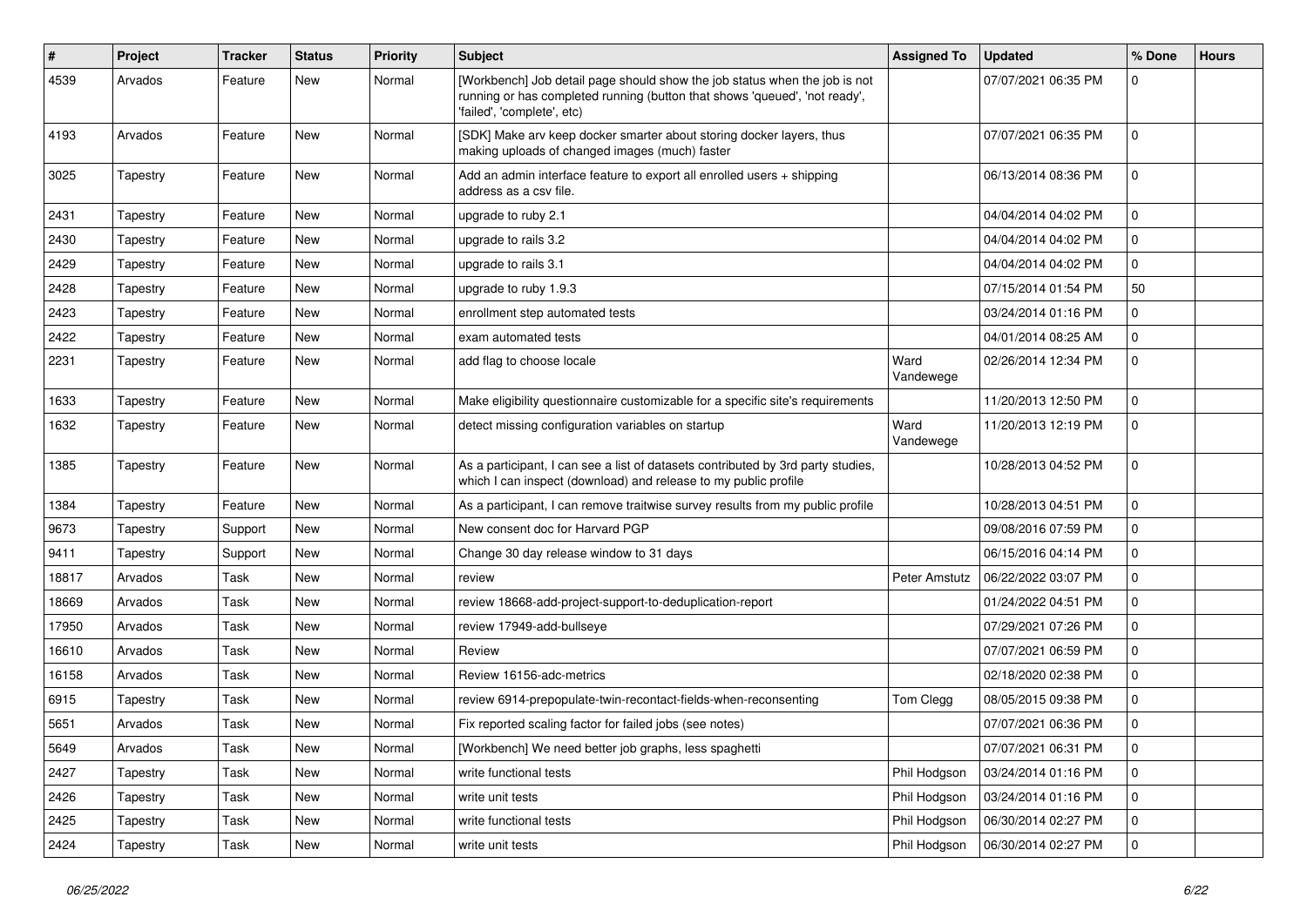| $\vert$ # | Project                | <b>Tracker</b> | <b>Status</b> | Priority | <b>Subject</b>                                                                   | <b>Assigned To</b> | <b>Updated</b>      | % Done       | <b>Hours</b> |
|-----------|------------------------|----------------|---------------|----------|----------------------------------------------------------------------------------|--------------------|---------------------|--------------|--------------|
| 17953     | Arvados                | Story          | New           | Normal   | [api] Remove unused "node" object                                                |                    | 11/23/2021 09:28 PM | 0            |              |
| 15372     | Arvados                | Story          | New           | Normal   | Revise group permissions to separate them from permissions on managed<br>objects |                    | 07/06/2021 09:12 PM | $\Omega$     |              |
| 18668     | Arvados                | Feature        | In Progress   | Normal   | [deduplication report] add project support                                       | Ward<br>Vandewege  | 01/24/2022 04:50 PM | $\Omega$     |              |
| 17695     | Arvados                | Feature        | In Progress   | Normal   | [costanalyzer] make an accurate report for spot instances on AWS                 |                    | 09/22/2021 08:47 PM | $\Omega$     |              |
| 16389     | Arvados                | Feature        | In Progress   | Normal   | [k8s] add support for Amazon EKS                                                 | Ward<br>Vandewege  | 10/14/2020 04:47 PM | $\Omega$     |              |
| 8689      | Tapestry               | Feature        | In Progress   | Normal   | Trigger an arvados job to retrieve the data and import it into Keep              | Tom Clegg          | 04/21/2016 02:21 PM | 88           |              |
| 426       | <b>GET-Evidence</b>    | Feature        | In Progress   | Normal   | Use compute cloud for back-end processing                                        | Tom Clegg          | 04/08/2011 03:06 AM | $\mathbf{0}$ |              |
| 19201     | Arvados                | <b>Bug</b>     | Resolved      | Normal   | [documentation] when viewing old versions, warn the user                         | Ward<br>Vandewege  | 06/17/2022 06:14 PM | 100          |              |
| 19127     | Arvados                | <b>Bug</b>     | Resolved      | Normal   | spurious config warnings when using local keepstore on compute                   | Ward<br>Vandewege  | 05/16/2022 03:36 PM | 100          |              |
| 19126     | Arvados                | <b>Bug</b>     | Resolved      | Normal   | Disable nginx proxy caching for controller                                       | Ward<br>Vandewege  | 05/26/2022 06:29 PM | 100          |              |
| 19054     | Arvados                | <b>Bug</b>     | Resolved      | Normal   | [documentation] clarify AWS credentials needed for local keepstore on<br>compute | Ward<br>Vandewege  | 05/26/2022 06:20 PM | 100          |              |
| 19049     | Arvados<br>Workbench 2 | <b>Bug</b>     | Resolved      | Normal   | VM admin interface rough edges                                                   | Stephen Smith      | 05/27/2022 04:02 PM | 100          |              |
| 19011     | Arvados                | Bug            | Resolved      | Normal   | [api/wb1] nokogiri bump                                                          | Ward<br>Vandewege  | 05/26/2022 06:16 PM | 100          |              |
| 18995     | Arvados                | <b>Bug</b>     | Resolved      | Normal   | code cleanup                                                                     | Ward<br>Vandewege  | 05/26/2022 06:18 PM | 100          |              |
| 18983     | Arvados                | <b>Bug</b>     | Resolved      | Normal   | [config-check] should warn when LocalKeepBlobBuffersPerVCPU will be<br>ignored   | Tom Clegg          | 05/20/2022 04:41 PM | 100          |              |
| 18976     | Arvados                | Bug            | Resolved      | Normal   | [c-d-l] depends on arv-mount                                                     | Ward<br>Vandewege  | 04/13/2022 03:29 PM | 100          |              |
| 18943     | Arvados                | <b>Bug</b>     | Resolved      | Normal   | [db] add missing created at, uuid indexes                                        | Peter Amstutz      | 04/05/2022 07:35 PM | 100          |              |
| 18938     | Arvados                | <b>Bug</b>     | Resolved      | Normal   | [keepstore] misreports its version as 'dev' when starting up                     | Tom Clegg          | 03/31/2022 01:04 PM | 100          |              |
| 18903     | Arvados                | <b>Bug</b>     | Resolved      | Normal   | [user activity script] does not always initialize user object and other fixes    | Ward<br>Vandewege  | 04/01/2022 01:18 PM | 100          |              |
| 18890     | Arvados                | Bug            | Resolved      | Normal   | [sdk] bring the python keep SDK in line with<br>ARVADOS_API_HOST_INSECURE        | Ward<br>Vandewege  | 03/24/2022 07:28 PM | 100          |              |
| 18887     | Arvados                | Bug            | Resolved      | Normal   | [federation] wb1 fiddlesticks in login federation                                | Ward<br>Vandewege  | 04/04/2022 07:40 PM | 100          |              |
| 18843     | Arvados                | <b>Bug</b>     | Resolved      | Normal   | bump containerd                                                                  | Ward<br>Vandewege  | 03/24/2022 07:28 PM | 100          |              |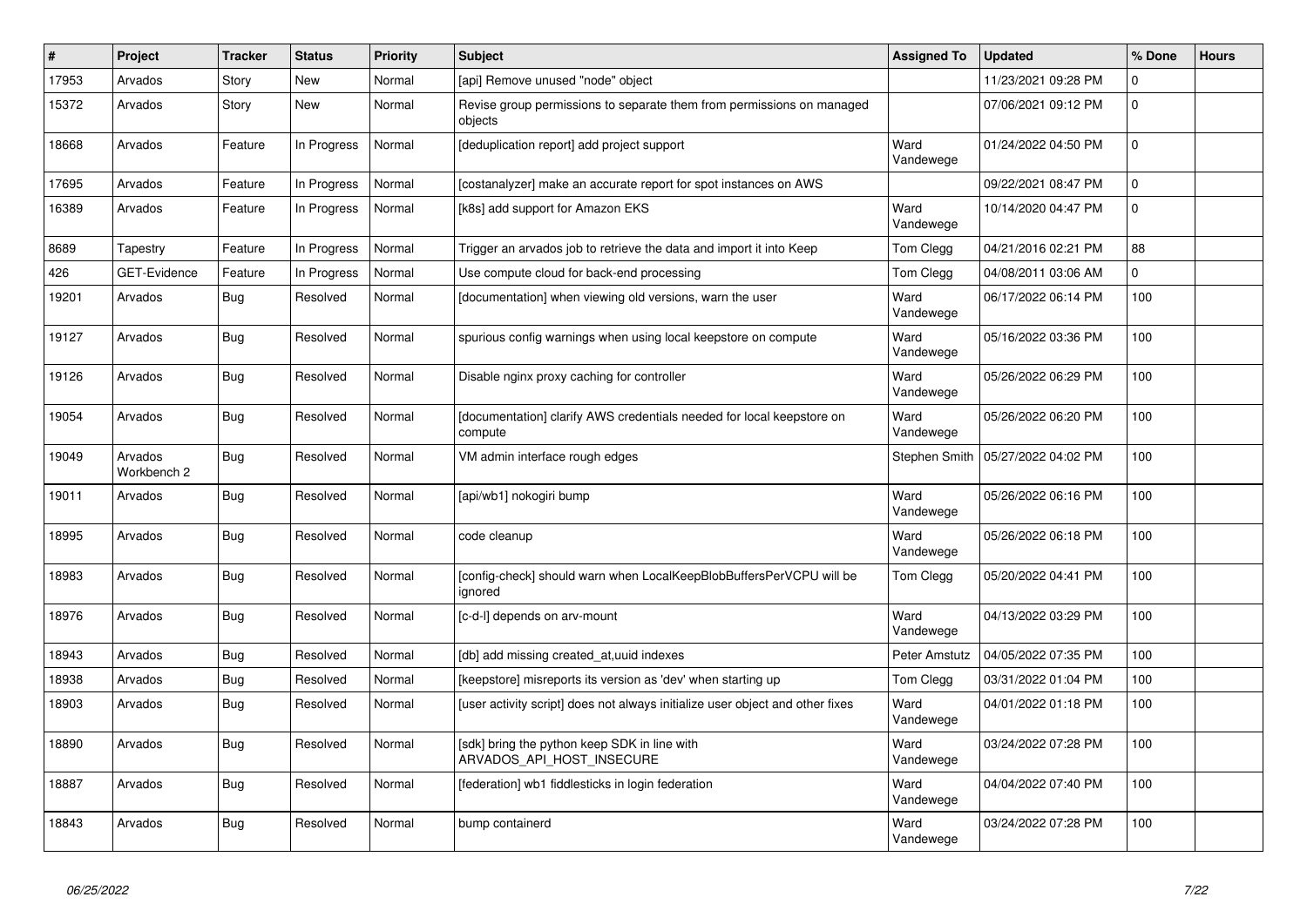| #     | Project                | <b>Tracker</b> | <b>Status</b> | <b>Priority</b> | <b>Subject</b>                                                                                                                       | <b>Assigned To</b>  | <b>Updated</b>      | % Done      | <b>Hours</b> |
|-------|------------------------|----------------|---------------|-----------------|--------------------------------------------------------------------------------------------------------------------------------------|---------------------|---------------------|-------------|--------------|
| 18838 | Arvados                | Bug            | Resolved      | Normal          | bump nokogiri                                                                                                                        | Ward<br>Vandewege   | 03/24/2022 07:28 PM | 100         |              |
| 18835 | Arvados                | <b>Bug</b>     | Resolved      | Normal          | [a-c-r] name 'file' is not defined (Python 3)                                                                                        | Peter Amstutz       | 04/26/2022 01:29 PM | 100         |              |
| 18834 | Arvados<br>Workbench 2 | Bug            | Resolved      | Normal          | [Workbench2] uploading a file into a subdirectory of a collection does not<br>work, file always goes into the root of the collection | Daniel Kutyła       | 05/27/2022 04:01 PM | 100         |              |
| 18805 | Arvados                | Bug            | Resolved      | Normal          | make it easy to compile our go binaries statically                                                                                   | Ward<br>Vandewege   | 03/24/2022 07:28 PM | 100         |              |
| 18791 | Arvados                | Bug            | Resolved      | Normal          | [installer] single host/single hostname installer broken with custom certs                                                           | Ward<br>Vandewege   | 03/08/2022 06:36 PM | $\Omega$    |              |
| 18785 | Arvados                | Bug            | Resolved      | Normal          | [installer] single host/single hostname installer broken with let's encrypt<br>enabled                                               | Javier Bértoli      | 03/08/2022 06:36 PM | 100         |              |
| 18763 | Arvados                | <b>Bug</b>     | Resolved      | Normal          | remove unused rake tasks                                                                                                             | Ward<br>Vandewege   | 03/24/2022 07:28 PM | 100         |              |
| 18713 | Arvados                | Bug            | Resolved      | Normal          | [gpu] nvidia-persistenced.service fails when booted on a node without GPUs                                                           | Ward<br>Vandewege   | 03/24/2022 07:28 PM | 100         |              |
| 18686 | Arvados                | <b>Bug</b>     | Resolved      | Normal          | [a-d-c] compute node stuck                                                                                                           | Ward<br>Vandewege   | 01/28/2022 04:17 PM | $\mathbf 0$ |              |
| 18676 | Arvados                | Bug            | Resolved      | Normal          | [api] handle anonymous token like system root token, removing need for db<br>record                                                  | Ward<br>Vandewege   | 03/24/2022 07:28 PM | 100         |              |
| 18631 | Arvados                | <b>Bug</b>     | Resolved      | Normal          | [installer] shell role does not install arvados-login-sync cron job                                                                  | Javier Bértoli      | 04/07/2022 12:36 PM | 100         |              |
| 18590 | Arvados                | Bug            | Resolved      | Normal          | [api] invalid value in discovery doc                                                                                                 | Ward<br>Vandewege   | 03/24/2022 07:28 PM | 100         |              |
| 18577 | Arvados                | Bug            | Resolved      | Normal          | undefined method `back_url' for AuthorizedKeysController when deleting ssh<br>key in wb1                                             | Ward<br>Vandewege   | 01/07/2022 06:58 PM | 100         |              |
| 18562 | Arvados                | Bug            | Resolved      | Normal          | [api] should not change the preemptible flag across the board                                                                        | Tom Clegg           | 03/24/2022 07:28 PM | 100         |              |
| 18488 | Arvados                | Bug            | Resolved      | Normal          | [controller] does not release pg_advisory_lock(\$1) when it fails to start                                                           |                     | 12/03/2021 03:55 PM | 100         |              |
| 18487 | Arvados                | Bug            | Resolved      | Normal          | controller fails to start when vocab properties file is invalid (e.g. duplicate<br>synonyms)                                         | Lucas Di<br>Pentima | 03/24/2022 07:28 PM | 100         |              |
| 18387 | Arvados                | Bug            | Resolved      | Normal          | [keepstore] reports incorrect version number 'dev' when run on the compute<br>node                                                   | Tom Clegg           | 11/18/2021 03:47 PM | 100         |              |
| 18313 | Arvados                | Bug            | Resolved      | Normal          | [arvbox] should use our standard golang version for bootstrapping                                                                    | Ward<br>Vandewege   | 11/23/2021 04:12 PM | 100         |              |
| 18309 | Arvados                | Bug            | Resolved      | Normal          | [gem] faraday dependency difference between arvados and<br>arvados-login-sync                                                        | Ward<br>Vandewege   | 10/29/2021 05:28 PM | 100         |              |
| 18289 | Arvados                | Bug            | Resolved      | Normal          | [crunch] allow other is not required when using Singularity                                                                          | Ward<br>Vandewege   | 10/25/2021 01:35 PM | 100         |              |
| 18288 | Arvados                | Bug            | Resolved      | Normal          | token expiration migration rake tasks expire the anonymous token                                                                     | Ward<br>Vandewege   | 10/22/2021 06:26 PM | 100         |              |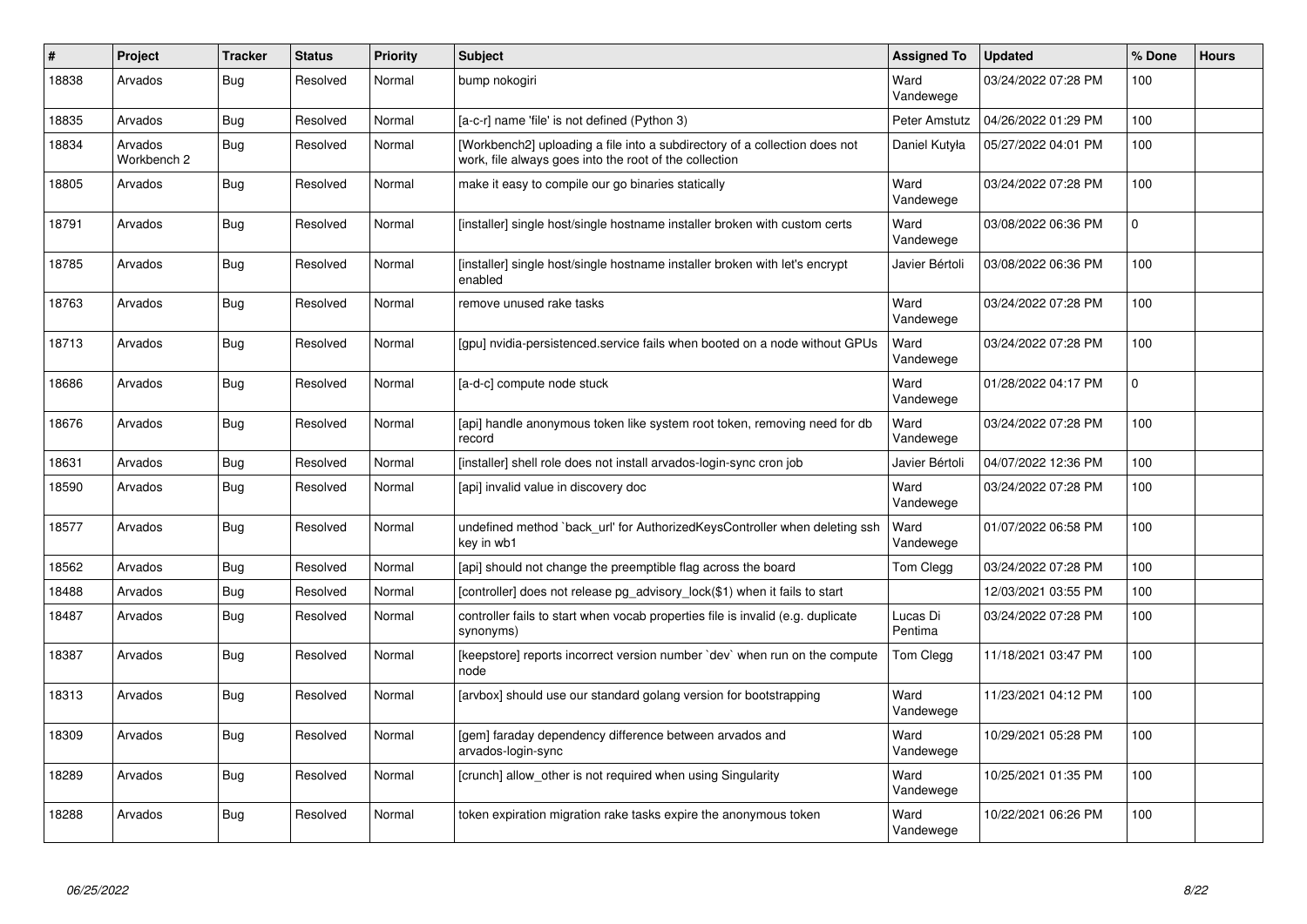| $\pmb{\#}$ | Project | <b>Tracker</b> | <b>Status</b> | <b>Priority</b> | Subject                                                                                                                                         | <b>Assigned To</b>  | <b>Updated</b>      | % Done   | <b>Hours</b> |
|------------|---------|----------------|---------------|-----------------|-------------------------------------------------------------------------------------------------------------------------------------------------|---------------------|---------------------|----------|--------------|
| 18281      | Arvados | <b>Bug</b>     | Resolved      | Normal          | [login-sync] automatically replaces expired tokens                                                                                              | Ward<br>Vandewege   | 10/22/2021 06:29 PM | 100      |              |
| 18264      | Arvados | Bug            | Resolved      | Normal          | [CI] simplify the way we run the CWL tests                                                                                                      | Ward<br>Vandewege   | 03/24/2022 07:28 PM | 100      |              |
| 18260      | Arvados | <b>Bug</b>     | Resolved      | Normal          | [CWL] integration test 35 failed (singularity/LSF)                                                                                              | Peter Amstutz       | 10/21/2021 04:57 PM | 100      |              |
| 18259      | Arvados | Bug            | Resolved      | Normal          | [doc] singularity doc improvements                                                                                                              | Ward<br>Vandewege   | 10/21/2021 04:57 PM | 100      |              |
| 18253      | Arvados | Bug            | Resolved      | Normal          | [doc] add alternate way to get our gpg key                                                                                                      | Ward<br>Vandewege   | 11/16/2021 04:34 PM | 100      |              |
| 18247      | Arvados | <b>Bug</b>     | Resolved      | Normal          | [arv] faraday gem warnings on Ruby 2.7+                                                                                                         | Ward<br>Vandewege   | 10/06/2021 01:52 PM | 100      |              |
| 18245      | Arvados | <b>Bug</b>     | Resolved      | Normal          | [doc] clarify bundler system package requirement in docs                                                                                        | Ward<br>Vandewege   | 10/04/2021 05:35 PM | 100      |              |
| 18130      | Arvados | Bug            | Resolved      | Normal          | Release Arvados 2.3.0                                                                                                                           | Peter Amstutz       | 10/27/2021 07:59 PM | 100      |              |
| 18112      | Arvados | <b>Bug</b>     | Resolved      | Normal          | [ubuntu 18.04] bundler 1.16.1 incompatible with latest arvados-api-server<br>and arvados-workbench packages                                     | Ward<br>Vandewege   | 11/16/2021 04:33 PM | 100      |              |
| 18027      | Arvados | <b>Bug</b>     | Resolved      | Normal          | [crunch-run] upload failed (singularity)                                                                                                        | Tom Clegg           | 01/27/2022 10:02 PM | 100      |              |
| 18026      | Arvados | <b>Bug</b>     | Resolved      | Normal          | [singularity] crunch-run image cache race condition                                                                                             | Peter Amstutz       | 08/29/2021 11:42 PM | 100      |              |
| 18013      | Arvados | Bug            | Resolved      | Normal          | [api] the rake tasks db:check long lived tokens and<br>db:fix_long_lived_tokens should take API.MaxTokenLifeTime into account                   | Ward<br>Vandewege   | 11/16/2021 04:30 PM | 100      |              |
| 18005      | Arvados | <b>Bug</b>     | Resolved      | Normal          | [api] collection versioning regression                                                                                                          | Lucas Di<br>Pentima | 08/12/2021 01:04 PM | 100      |              |
| 17985      | Arvados | Bug            | Resolved      | Normal          | [a-c-r] add cwltool to the list of binstubs in our packages                                                                                     | Ward<br>Vandewege   | 08/25/2021 08:49 PM | 100      |              |
| 17983      | Arvados | <b>Bug</b>     | Resolved      | Normal          | [arv-mount] 2.2.1 deadlock when --read-write and --collection is specified                                                                      | Peter Amstutz       | 08/18/2021 02:13 PM | 100      |              |
| 17962      | Arvados | <b>Bug</b>     | Resolved      | Normal          | [arv-copy] blows up when copying a project with a registered workflow in it                                                                     | Peter Amstutz       | 11/18/2021 03:47 PM | 100      |              |
| 17960      | Arvados | <b>Bug</b>     | Resolved      | Normal          | [arv-copy] document ability to copy projects                                                                                                    | Peter Amstutz       | 11/16/2021 04:28 PM | 100      |              |
| 17952      | Arvados | <b>Bug</b>     | Resolved      | Normal          | [workbench] Remove unused "compute nodes" UX (admin dropdown)                                                                                   | Peter Amstutz       | 08/06/2021 01:16 PM | 100      |              |
| 17951      | Arvados | <b>Bug</b>     | Resolved      | Normal          | [workbench2] Remove unused compute nodes UX (admin dropdown)                                                                                    | Stephen Smith       | 08/03/2021 01:53 PM | 100      |              |
| 17926      | Arvados | Bug            | Resolved      | Normal          | [controller] lib/pq 1.3.0 does not handle stale db connections properly (Aurora<br>RDS)                                                         | Ward<br>Vandewege   | 07/21/2021 02:25 PM | 100      |              |
| 17817      | Arvados | <b>Bug</b>     | Resolved      | Normal          | rename our bleeding edge repositories to main                                                                                                   | Ward<br>Vandewege   | 07/16/2021 06:40 PM | <u>n</u> |              |
| 17816      | Arvados | <b>Bug</b>     | Resolved      | Normal          | singularity not setting working directory                                                                                                       | Peter Amstutz       | 11/16/2021 04:27 PM | 100      |              |
| 17785      | Arvados | <b>Bug</b>     | Resolved      | Normal          | [controller/api] "Forbidden: this API client cannot manipulate other clients'<br>access tokens." on federated login clusters (2.2.0 regression) | Lucas Di<br>Pentima | 03/24/2022 07:28 PM | 100      |              |
| 17783      | Arvados | <b>Bug</b>     | Resolved      | Normal          | [a-d-c] [ec2] VcpuLimitExceeded should throttle node creation attempts                                                                          | Ward<br>Vandewege   | 06/18/2021 06:54 PM | 100      |              |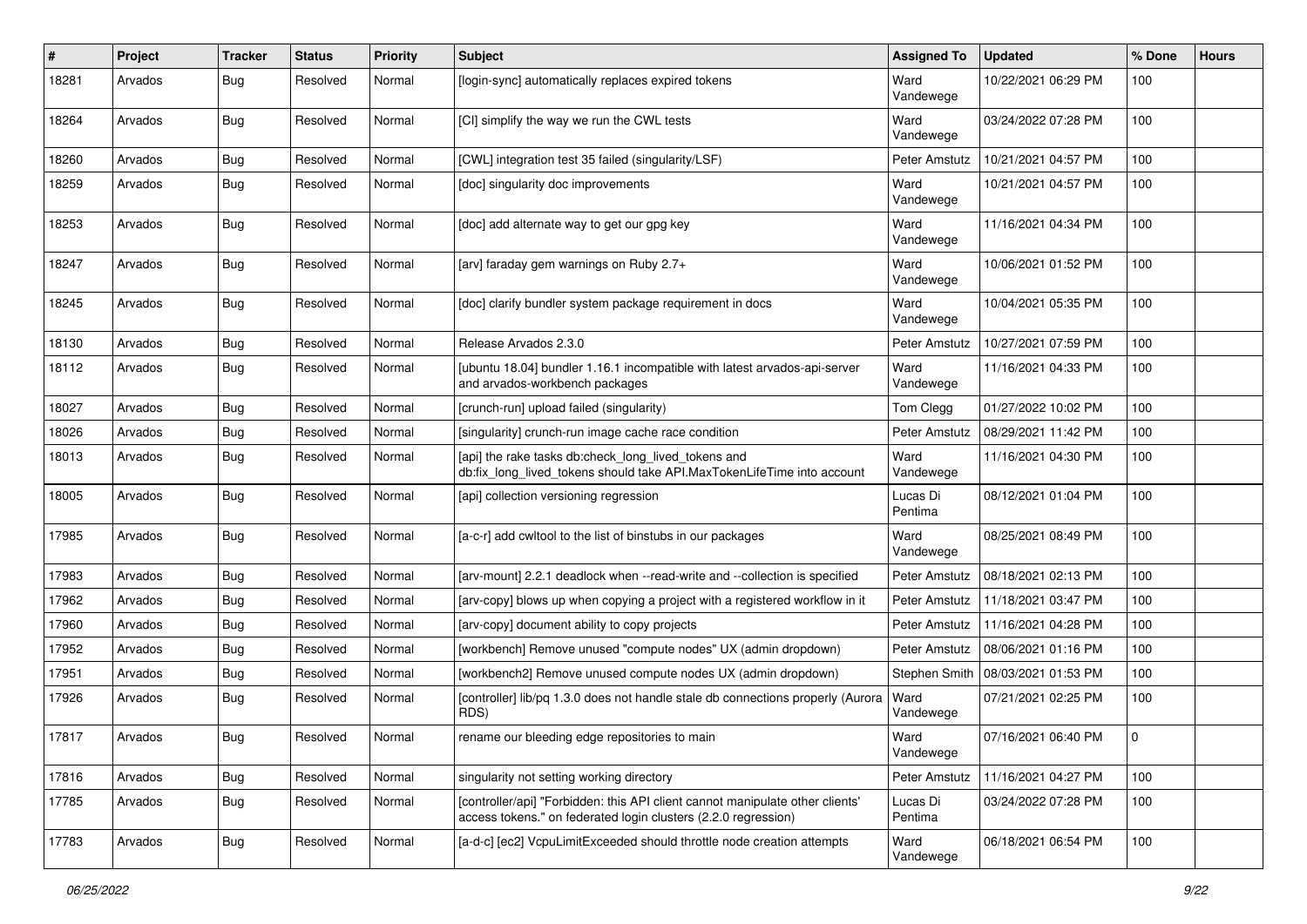| #     | Project                | <b>Tracker</b> | <b>Status</b> | <b>Priority</b> | Subject                                                                                                                                                                                       | <b>Assigned To</b> | <b>Updated</b>                      | % Done | <b>Hours</b> |
|-------|------------------------|----------------|---------------|-----------------|-----------------------------------------------------------------------------------------------------------------------------------------------------------------------------------------------|--------------------|-------------------------------------|--------|--------------|
| 17777 | Arvados                | <b>Bug</b>     | Resolved      | Normal          | [a-d-c] [ec2] MaxSpotInstanceCountExceeded should throttle creation<br>attempts for preemptible instances                                                                                     | Ward<br>Vandewege  | 06/18/2021 06:54 PM                 | 100    |              |
| 17776 | Arvados                | <b>Bug</b>     | Resolved      | Normal          | [a-d-c] [ec2] when InsufficientInstanceCapacity is returned, we should throttle<br>node creation.                                                                                             | Ward<br>Vandewege  | 06/18/2021 06:54 PM                 | 100    |              |
| 17770 | Arvados                | <b>Bug</b>     | Resolved      | Normal          | [a-d-c] while in throttle mode, the logs are full of "creating new instance" lines                                                                                                            | Ward<br>Vandewege  | 11/16/2021 04:27 PM                 | 100    |              |
| 17757 | Arvados                | Bug            | Resolved      | Normal          | [a-d-c] the BootProbeCommand default leads to race conditions in our<br>default/documented configuration                                                                                      | Ward<br>Vandewege  | 06/04/2021 09:34 PM                 | 100    |              |
| 17738 | Arvados                | <b>Bug</b>     | Resolved      | Normal          | [ruby] sudden gem load errors on ubuntu 18.04 (ruby 2.5.1)                                                                                                                                    | Ward<br>Vandewege  | 06/02/2021 09:33 PM                 | 100    |              |
| 17708 | Arvados                | Bug            | Resolved      | Normal          | [crunch-run] should be more tolerant of unsupported file types in the output<br>directory                                                                                                     | Ward<br>Vandewege  | 05/21/2021 02:24 PM                 | 100    |              |
| 17706 | Arvados                | <b>Bug</b>     | Resolved      | Normal          | [costanalyzer] should handle container requests in Uncommitted state<br>gracefully                                                                                                            | Ward<br>Vandewege  | 11/16/2021 04:27 PM                 | 100    |              |
| 17702 | Arvados                | <b>Bug</b>     | Resolved      | Normal          | [workbench1] fiddlesticks on home page, cannot execute federated list query<br>with limit (9223372036854775807) < nUUIDs (2), offset (1) > 0, or order ([])<br>parameter [API: 400]           | Peter Amstutz      | 11/16/2021 04:48 PM                 | 100    |              |
| 17691 | Arvados<br>Workbench 2 | Bug            | Resolved      | Normal          | [Workbench2] the "add new ssh key" page does overly strict validation                                                                                                                         |                    | Stephen Smith   08/25/2021 09:05 PM | 100    |              |
| 17690 | Arvados<br>Workbench 2 | <b>Bug</b>     | Resolved      | Normal          | [Workbench2] as an admin user, the /ssh-keys-user url (*user* ssh keys<br>menu) shows everyone's keys                                                                                         | Stephen Smith      | 08/25/2021 09:06 PM                 | 100    |              |
| 17682 | Arvados                | <b>Bug</b>     | Resolved      | Normal          | [arvados-client] shell stutter                                                                                                                                                                | Tom Clegg          | 11/16/2021 04:48 PM                 | 100    |              |
| 17598 | Arvados                | <b>Bug</b>     | Resolved      | Normal          | [keep-web] should be tolerant of superfluous :443's in the arvados config                                                                                                                     | Peter Amstutz      | 05/13/2021 03:12 PM                 | 100    |              |
| 17589 | Arvados                | <b>Bug</b>     | Resolved      | Normal          | [arv-mount] hangs on Is keep/home/, slowly increasing memory                                                                                                                                  | Peter Amstutz      | 05/14/2021 01:51 PM                 | 100    |              |
| 17587 | Arvados                | Bug            | Resolved      | Normal          | [Workbench] home page broken (# <actionview::template::error: cannot<br="">execute federated list query with limit, offset, or order parameter [API: 400]&gt;)</actionview::template::error:> | Tom Clegg          | 05/13/2021 03:28 PM                 | 100    |              |
| 17530 | Arvados                | <b>Bug</b>     | Resolved      | Normal          | [arvados-client] when ARVADOS API HOST/TOKEN are not set, error out<br>quickly                                                                                                                | Nico César         | 05/13/2021 03:18 PM                 | 100    |              |
| 17528 | Arvados                | Bug            | Resolved      | Normal          | [Rails] package prints a backtrace on installation when the arvados<br>config.yml file is not present/complete                                                                                | Tom Clegg          | 11/16/2021 04:48 PM                 | 100    |              |
| 17526 | Arvados                | <b>Bug</b>     | Resolved      | Normal          | [workbench2] UX improvements for collections 3rd party access information                                                                                                                     | Stephen Smith      | 08/25/2021 09:04 PM                 | 100    |              |
| 17503 | Arvados                | <b>Bug</b>     | Resolved      | Normal          | arvados-client deduplication-report paper cuts                                                                                                                                                | Ward<br>Vandewege  | 05/13/2021 03:11 PM                 | 100    |              |
| 17491 | Arvados                | <b>Bug</b>     | Resolved      | Normal          | [packaging] centos7 api server package build fail on CI (nokogiri version)                                                                                                                    | Ward<br>Vandewege  | 05/13/2021 03:17 PM                 | 100    |              |
| 17355 | Arvados                | <b>Bug</b>     | Resolved      | Normal          | [keepstore] incorrectly reports the value of ReadOnly for a volume when<br>starting up                                                                                                        | Ward<br>Vandewege  | 02/09/2021 08:48 PM                 | 100    |              |
| 17340 | Arvados                | <b>Bug</b>     | Resolved      | Normal          | [arvados-dispatch-cloud] needs to respect ReserveExtraRAM config<br>parameter                                                                                                                 | Ward<br>Vandewege  | 02/07/2021 03:50 PM                 | 100    |              |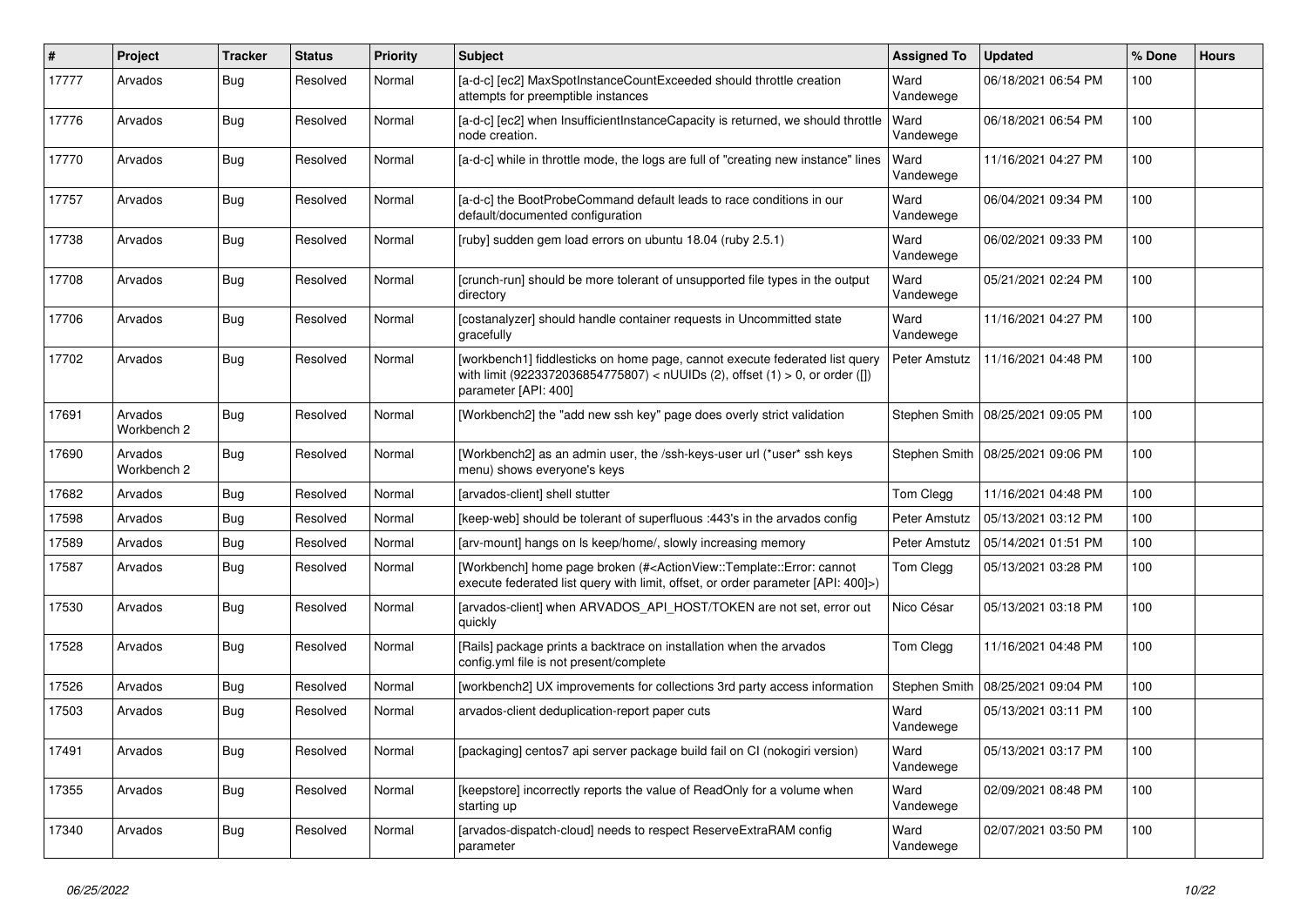| $\sharp$ | Project  | <b>Tracker</b> | <b>Status</b> | <b>Priority</b> | <b>Subject</b>                                                                                                               | <b>Assigned To</b>  | <b>Updated</b>      | % Done | <b>Hours</b> |
|----------|----------|----------------|---------------|-----------------|------------------------------------------------------------------------------------------------------------------------------|---------------------|---------------------|--------|--------------|
| 17339    | Arvados  | Bug            | Resolved      | Normal          | [keepstore] unexplained memory use with new S3 driver                                                                        | Ward<br>Vandewege   | 12/09/2021 04:46 PM | 100    |              |
| 17333    | Arvados  | <b>Bug</b>     | Resolved      | Normal          | arvados-cwl-runner does not validate that project-uuid is valid, and returns<br>confusing error message if not               | Peter Amstutz       | 07/07/2021 09:17 PM | 100    |              |
| 17281    | Arvados  | <b>Bug</b>     | Resolved      | Normal          | [Documentation] Check in missing file                                                                                        | Peter Amstutz       | 02/22/2021 04:05 PM | 100    |              |
| 17219    | Arvados  | Bug            | Resolved      | Normal          | refactor scripts that move old packages to attic repos                                                                       | Ward<br>Vandewege   | 01/28/2021 03:16 PM | 100    |              |
| 17192    | Tapestry | Bug            | Resolved      | Normal          | saving a shipping address is broken                                                                                          | Ward<br>Vandewege   | 12/03/2020 10:25 PM | 100    |              |
| 17171    | Arvados  | <b>Bug</b>     | Resolved      | Normal          | [sdk] unreasonable python SDK timeout when ARVADOS_API_HOST is<br>reachable                                                  | Lucas Di<br>Pentima | 11/16/2021 04:47 PM | 100    |              |
| 17154    | Arvados  | Bug            | Resolved      | Normal          | user profile form bugs                                                                                                       | Peter Amstutz       | 11/23/2020 04:32 PM | 100    |              |
| 17094    | Arvados  | <b>Bug</b>     | Resolved      | Normal          | [api] script/rails is broken with 'cannot load such file --<br>rails/commands/console'                                       | Ward<br>Vandewege   | 11/06/2020 02:50 PM | 100    |              |
| 17012    | Arvados  | Bug            | Resolved      | Normal          | [versioning] generate correct development version numbers for all packages<br>after a major release                          | Ward<br>Vandewege   | 05/13/2021 03:03 PM | 100    |              |
| 16997    | Arvados  | <b>Bug</b>     | Resolved      | Normal          | arvados-server config-check doesn't sort Containers/InstanceTypes                                                            | Tom Clegg           | 11/16/2021 04:47 PM | 100    |              |
| 16956    | Arvados  | <b>Bug</b>     | Resolved      | Normal          | [doc] liquid code from file is not being included                                                                            | Ward<br>Vandewege   | 10/07/2020 02:14 AM | 100    |              |
| 16929    | Arvados  | <b>Bug</b>     | Resolved      | Normal          | [login federation] search interface incorrect notification                                                                   |                     | 10/07/2020 06:21 PM | 0      |              |
| 16928    | Arvados  | <b>Bug</b>     | Resolved      | Normal          | [api] [login federation] lots of 'Warning: received non-boolean messages' in<br>the logs                                     | Tom Clegg           | 10/08/2020 02:39 PM | 100    |              |
| 16927    | Arvados  | Bug            | Resolved      | Normal          | [Workbench2] [login federation] snackbar error on page load: Getting current<br>user for ce8i5.arvadosapi.com: Network Error | Peter Amstutz       | 10/07/2020 02:47 AM | 100    |              |
| 16914    | Arvados  | <b>Bug</b>     | Resolved      | Normal          | [federation] [login cluster] at satellite cluster, log into inactive account on login<br>cluster                             | Peter Amstutz       | 10/07/2020 02:11 AM | 100    |              |
| 16913    | Arvados  | Bug            | Resolved      | Normal          | [controller] logout error in federation configuration with login controller                                                  | Peter Amstutz       | 10/07/2020 02:11 AM | 100    |              |
| 16834    | Arvados  | <b>Bug</b>     | Resolved      | Normal          | [a-d-c] containers going from running -> non-running state repeatedly                                                        | Tom Clegg           | 10/07/2020 02:12 AM | 100    |              |
| 16833    | Arvados  | <b>Bug</b>     | Resolved      | Normal          | [build] replace python-epydoc in our build environment                                                                       | Ward<br>Vandewege   | 10/07/2020 02:12 AM | 100    |              |
| 16723    | Arvados  | <b>Bug</b>     | Resolved      | Normal          | [a-d-c] flaky test "Error: container completed twice"                                                                        | Tom Clegg           | 10/07/2020 02:11 AM | 100    |              |
| 16663    | Arvados  | <b>Bug</b>     | Resolved      | Normal          | [a-d-c] restarting a-d-c kills all running workflows                                                                         | Tom Clegg           | 08/18/2020 08:50 PM | 100    |              |
| 16580    | Arvados  | <b>Bug</b>     | Resolved      | Normal          | Remove Python 2 packages from build                                                                                          | Ward<br>Vandewege   | 08/18/2020 08:50 PM | 100    |              |
| 16568    | Arvados  | <b>Bug</b>     | Resolved      | Normal          | [packaging] add missing package test for python3-arvados-python-client                                                       | Ward<br>Vandewege   | 08/04/2020 08:49 PM | 100    |              |
| 16526    | Arvados  | <b>Bug</b>     | Resolved      | Normal          | Make it possible to build/upload just the ruby gems or the python packages                                                   | Ward<br>Vandewege   | 08/04/2020 08:49 PM | 100    |              |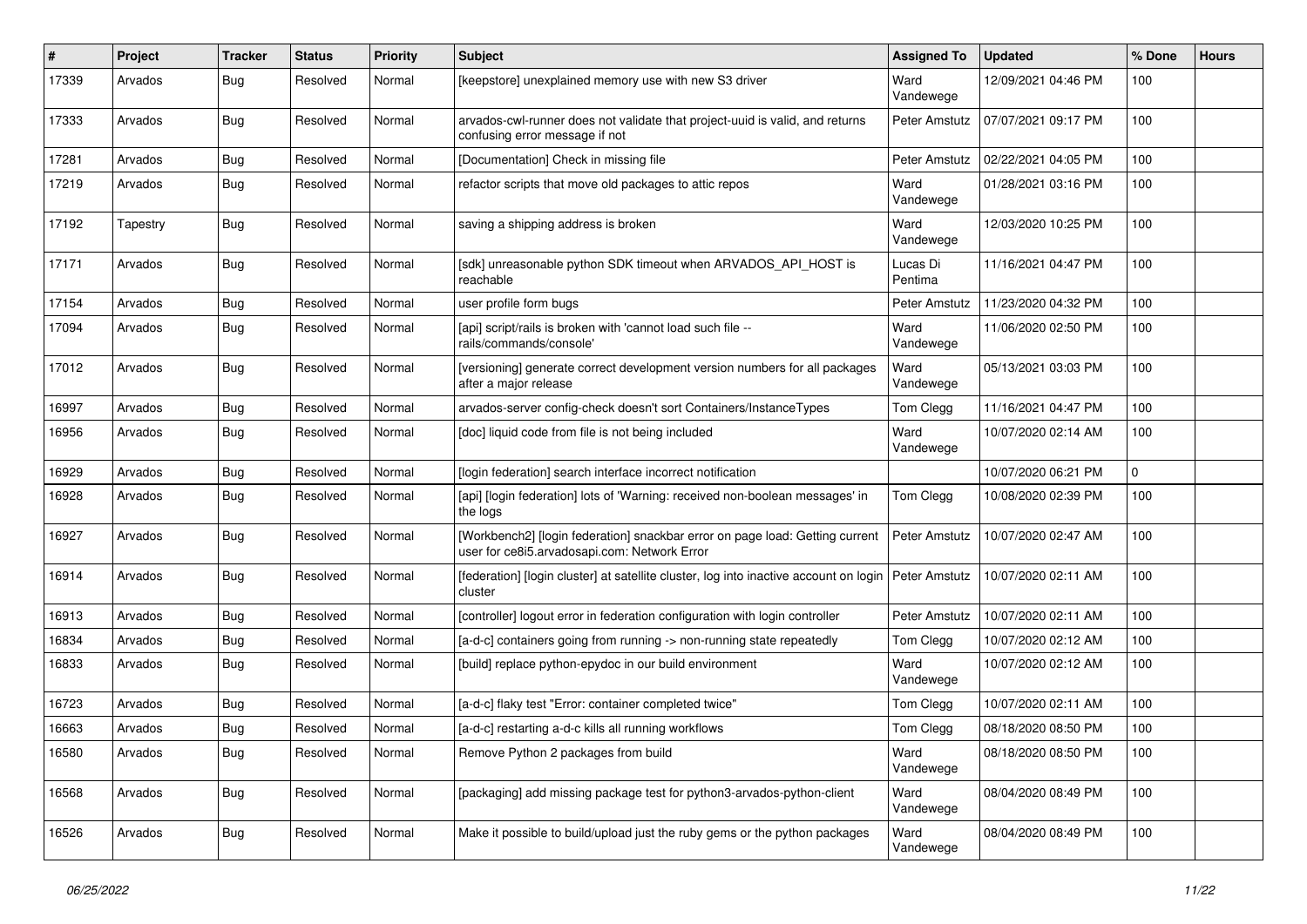| #     | Project  | <b>Tracker</b> | <b>Status</b> | <b>Priority</b> | <b>Subject</b>                                                                                                                   | <b>Assigned To</b>  | <b>Updated</b>      | % Done      | <b>Hours</b> |
|-------|----------|----------------|---------------|-----------------|----------------------------------------------------------------------------------------------------------------------------------|---------------------|---------------------|-------------|--------------|
| 16482 | Arvados  | <b>Bug</b>     | Resolved      | Normal          | [crunch] bump a-c-r's cwitool dependency to pass CWL v1.2.0-dev3 tests                                                           | Ward<br>Vandewege   | 08/04/2020 08:52 PM | 100         |              |
| 16468 | Arvados  | <b>Bug</b>     | Resolved      | Normal          | clean up packer build image for jenkins federation tests                                                                         | Ward<br>Vandewege   | 08/04/2020 08:52 PM | 0           |              |
| 16464 | Arvados  | <b>Bug</b>     | Resolved      | Normal          | clean up packer build image for jenkins package building                                                                         | Ward<br>Vandewege   | 08/04/2020 08:53 PM | 0           |              |
| 16434 | Arvados  | <b>Bug</b>     | Resolved      | Normal          | python3-arvados-cwl-runner package broken on Debian 10 and Ubuntu<br>18.04                                                       | Ward<br>Vandewege   | 08/17/2020 07:20 PM | 100         |              |
| 16425 | Arvados  | <b>Bug</b>     | Resolved      | Normal          | [keepstore] should not scan directories it doesn't write in                                                                      | Tom Clegg           | 10/07/2020 02:11 AM | 100         |              |
| 16393 | Arvados  | <b>Bug</b>     | Resolved      | Normal          | keepproxy timeout on lugli                                                                                                       | Ward<br>Vandewege   | 05/04/2020 07:44 PM | 100         |              |
| 16392 | Arvados  | <b>Bug</b>     | Resolved      | Normal          | [keep] trailing slash in InternalURLs entry for keepstore causes problems<br>with keepproxy                                      | Lucas Di<br>Pentima | 10/07/2020 02:14 AM | 100         |              |
| 16391 | Arvados  | <b>Bug</b>     | Resolved      | Normal          | improve container logging when c-d-s has a problem with sbatch execution                                                         | Tom Clegg           | 05/18/2020 02:31 PM | 100         |              |
| 16328 | Arvados  | <b>Bug</b>     | Resolved      | Normal          | [keep-proxy] should use config.yaml to identify upstream keepstores                                                              | Ward<br>Vandewege   | 04/23/2020 04:00 PM | 100         |              |
| 16326 | Arvados  | <b>Bug</b>     | Resolved      | Normal          | [doc] improve MaxConcurrentRequests and MaxKeepBlobBuffers<br>descriptions                                                       | Ward<br>Vandewege   | 04/10/2020 12:55 PM | 100         |              |
| 16308 | Tapestry | Bug            | Resolved      | Normal          | updating a user's information as an admin (at /admin/users/XXXX/edit)<br>results in 500 if they are subscribed to a mailing list | Ward<br>Vandewege   | 04/02/2020 01:43 AM | $\Omega$    |              |
| 16203 | Arvados  | <b>Bug</b>     | Resolved      | Normal          | [Workbench] web shell is broken (incorrect configuration key)                                                                    | Ward<br>Vandewege   | 02/26/2020 06:51 PM | 0           |              |
| 16134 | Arvados  | <b>Bug</b>     | Resolved      | Normal          | [controller] handle unreachable federation peer better                                                                           |                     | 02/10/2020 03:16 PM | 0           |              |
| 16133 | Arvados  | <b>Bug</b>     | Resolved      | Normal          | [controller] add loop prevention to federation lookups in new code path                                                          | Tom Clegg           | 02/12/2020 04:17 PM | 100         |              |
| 15734 | Arvados  | <b>Bug</b>     | Resolved      | Normal          | [a-d-c] needs to populate node.json in the container log collection                                                              | Tom Clegg           | 01/22/2020 02:09 PM | 100         |              |
| 15716 | Arvados  | <b>Bug</b>     | Resolved      | Normal          | [api] deleting all keep_service records results in 422 error on subsequent<br>request for keep service list                      | Lucas Di<br>Pentima | 01/21/2020 09:26 PM | 100         |              |
| 15707 | Arvados  | <b>Bug</b>     | Resolved      | Normal          | [arvados-dispatch-cloud] should not include "on hold" containers in "queued"<br>metrics                                          | Tom Clegg           | 01/22/2020 02:09 PM | 100         |              |
| 15660 | Arvados  | Bug            | Resolved      | Normal          | [doc] update aws spot instance doc page for a-d-c                                                                                | Peter Amstutz       | 01/22/2020 02:40 PM | $\mathbf 0$ |              |
| 15428 | Arvados  | <b>Bug</b>     | Resolved      | Normal          | [doc] our documentation still refers to outdated config.yml parameters                                                           |                     | 12/18/2019 09:36 PM | 0           |              |
| 15321 | Arvados  | <b>Bug</b>     | Resolved      | Normal          | [workbench2] Test run, package building & deploy integration                                                                     |                     | 02/12/2020 02:59 PM | 0           |              |
| 15232 | Arvados  | <b>Bug</b>     | Resolved      | Normal          | [config] BlobSigningTTL should be expressable with a suffix                                                                      | Tom Clegg           | 05/21/2019 10:27 PM | 100         |              |
| 15058 | Arvados  | <b>Bug</b>     | Resolved      | Normal          | [SSO] "Not found. Authentication passthru" when using local account<br>authentication                                            | Ward<br>Vandewege   | 05/21/2019 10:27 PM | 100         |              |
| 15046 | Arvados  | <b>Bug</b>     | Resolved      | Normal          | [documentation] config.yml needs to be documented on doc.arvados.org                                                             |                     | 12/18/2019 09:03 PM | $\mathbf 0$ |              |
| 15045 | Arvados  | <b>Bug</b>     | Resolved      | Normal          | [arvados-cloud-dispatch] commit<br>115cbd6482632c47fdcbbbe4abc9543e7e8e30ec breaks API host loading                              |                     | 12/18/2019 09:03 PM | $\mathbf 0$ |              |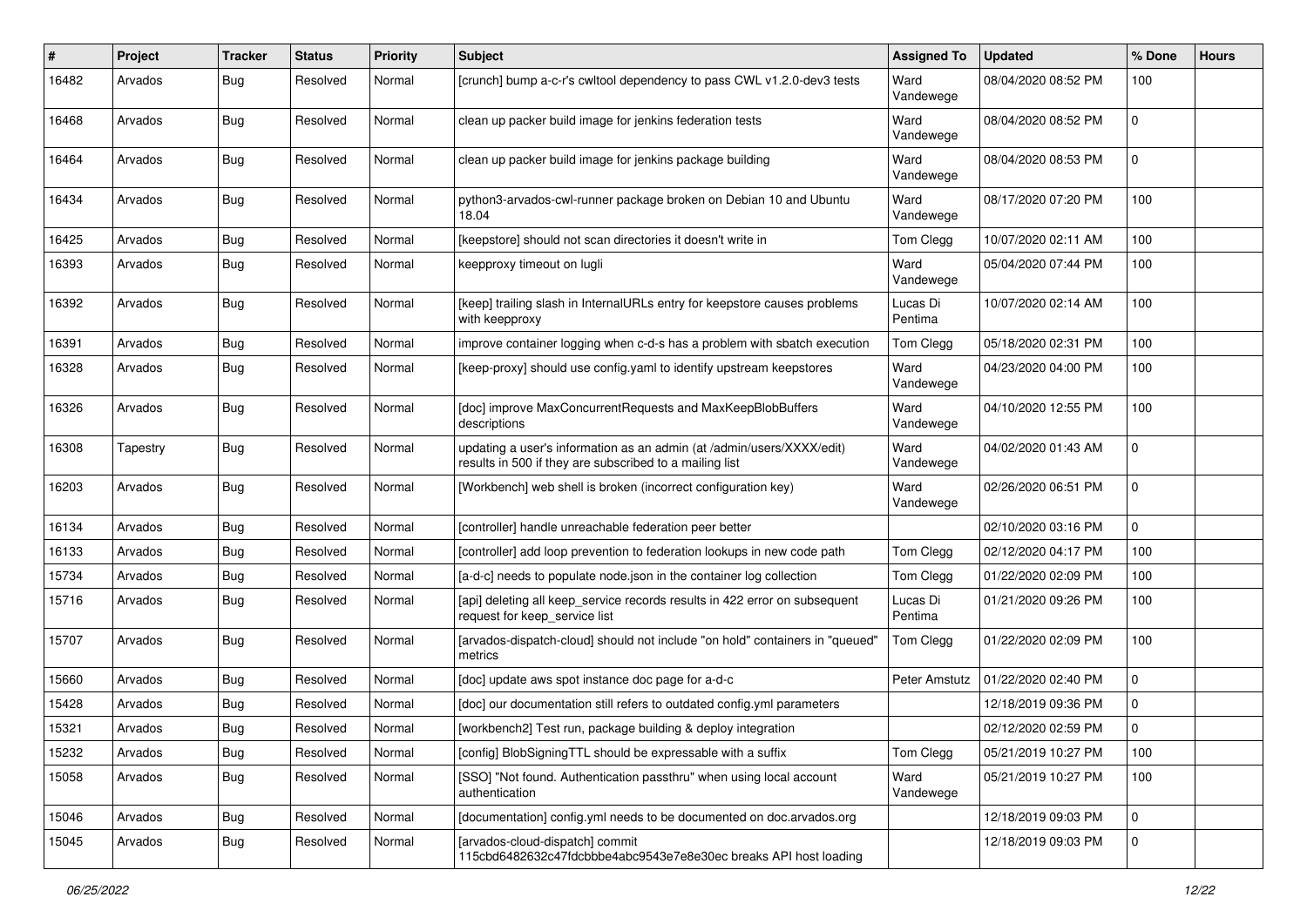| #     | Project | <b>Tracker</b> | <b>Status</b> | <b>Priority</b> | <b>Subject</b>                                                                                              | <b>Assigned To</b>  | <b>Updated</b>      | % Done      | <b>Hours</b> |
|-------|---------|----------------|---------------|-----------------|-------------------------------------------------------------------------------------------------------------|---------------------|---------------------|-------------|--------------|
| 14799 | Arvados | <b>Bug</b>     | Resolved      | Normal          | [SSO] bump the omniauth-google-oauth2 gem to 0.6.0                                                          | Peter Amstutz       | 02/04/2019 03:54 PM | 100         |              |
| 14691 | Arvados | <b>Bug</b>     | Resolved      | Normal          | Update suggested .ssh/config section in documentation and workbench                                         | Ward<br>Vandewege   | 03/01/2019 06:30 PM | 100         |              |
| 14576 | Arvados | <b>Bug</b>     | Resolved      | Normal          | [1.3.0] performance: slow postgres collections queries                                                      | Peter Amstutz       | 02/21/2019 05:44 PM | $\mathbf 0$ |              |
| 14516 | Arvados | Bug            | Resolved      | Normal          | [api] merged account usernames should be taken into account when<br>calculating the next available username | Ward<br>Vandewege   | 11/20/2018 06:56 PM | $\mathbf 0$ |              |
| 14495 | Arvados | Bug            | Resolved      | Normal          | [crunch2] include space required to download/unpack docker image in tmp<br>disk request                     | Peter Amstutz       | 03/01/2019 06:30 PM | 100         |              |
| 14153 | Arvados | Bug            | Resolved      | Normal          | [gem] make google-api-client compatible with ruby 2.3.7                                                     | Ward<br>Vandewege   | 09/17/2018 12:53 PM | $\Omega$    |              |
| 13910 | Arvados | Bug            | Resolved      | Normal          | [GEM] gem install arvados arvados-cli pulls in two versions of the arvados<br>gem, one of which is old      | Lucas Di<br>Pentima | 11/13/2018 09:02 PM | 100         |              |
| 13594 | Arvados | Bug            | Resolved      | Normal          | PG::TRDeadlockDetected when running cwl tests in parallel                                                   | Tom Clegg           | 07/23/2018 06:52 PM | $\mathbf 0$ |              |
| 13547 | Arvados | <b>Bug</b>     | Resolved      | Normal          | [python sdk] does not respect ARVADOS_API_HOST_INSECURE when<br>speaking to keep(-proxy) via SSL            | Ward<br>Vandewege   | 07/23/2018 06:52 PM | 100         |              |
| 13513 | Arvados | Bug            | Resolved      | Normal          | [keep-balance] hang on ComputeChangeSets                                                                    | Tom Clegg           | 07/23/2018 06:52 PM | 100         |              |
| 13338 | Arvados | Bug            | Resolved      | Normal          | [workbench] when running a workflow from workbench, it should create its<br>containers in that project      | Peter Amstutz       | 07/23/2018 06:52 PM | 100         |              |
| 12933 | Arvados | <b>Bug</b>     | Resolved      | Normal          | [crunch2] add equivalent of cloud node line                                                                 | Tom Clegg           | 01/17/2018 04:17 PM | 100         |              |
| 12762 | Arvados | <b>Bug</b>     | Resolved      | Normal          | [API] fix SafeYAML warning                                                                                  | Lucas Di<br>Pentima | 11/13/2018 09:02 PM | 100         |              |
| 12660 | Arvados | Bug            | Resolved      | Normal          | cwl-conformance-tests jenkins job hangs on composer                                                         | Peter Amstutz       | 11/28/2017 07:59 PM | $\mathbf 0$ |              |
| 12347 | Arvados | <b>Bug</b>     | Resolved      | Normal          | [CWL] reuse hints appear to be broken                                                                       | Tom Clegg           | 09/30/2017 12:09 AM | 100         |              |
| 12316 | Arvados | Bug            | Resolved      | Normal          | [Workbench] deletion of data collections destroying the provenance graph -<br>rendering crashes             | Ward<br>Vandewege   | 09/27/2017 06:35 PM | 100         |              |
| 12122 | Arvados | <b>Bug</b>     | Resolved      | Normal          | workbench shouldn't error out when config files are missing if<br>RAILS GROUP includes 'assets'             | Ward<br>Vandewege   | 08/16/2017 08:15 PM | 100         |              |
| 11170 | Arvados | Bug            | Resolved      | Normal          | Stale squeue processes on c97qk caused by "crunch-dispatch --jobs"                                          | Lucas Di<br>Pentima | 03/23/2017 02:29 PM | 100         |              |
| 11156 | Arvados | Bug            | Resolved      | Normal          | [Crunch2] 9tee4-xvhdp-0m3a4ys52od7dhs was stuck until c-d-s was<br>restarted                                | Tom Clegg           | 02/24/2017 09:54 PM | 100         |              |
| 11071 | Arvados | <b>Bug</b>     | Resolved      | Normal          | [Workbench] gr1hi performance tests are broken                                                              | Radhika<br>Chippada | 03/20/2017 01:31 PM | 100         |              |
| 11070 | Arvados | Bug            | Resolved      | Normal          | [arvados-ws] job logs are not being updated in real time                                                    | Tom Clegg           | 02/15/2017 05:08 PM | 100         |              |
| 11068 | Arvados | Bug            | Resolved      | Normal          | [Arvados-CWL-runner] need better error message when there are issues<br>getting the docker image            | Peter Amstutz       | 09/26/2017 02:06 AM | 100         |              |
| 10844 | Arvados | <b>Bug</b>     | Resolved      | Normal          | [API] arv-keepdocker fails with undefined method trash at changed?                                          |                     | 01/09/2017 03:49 PM | $\mathbf 0$ |              |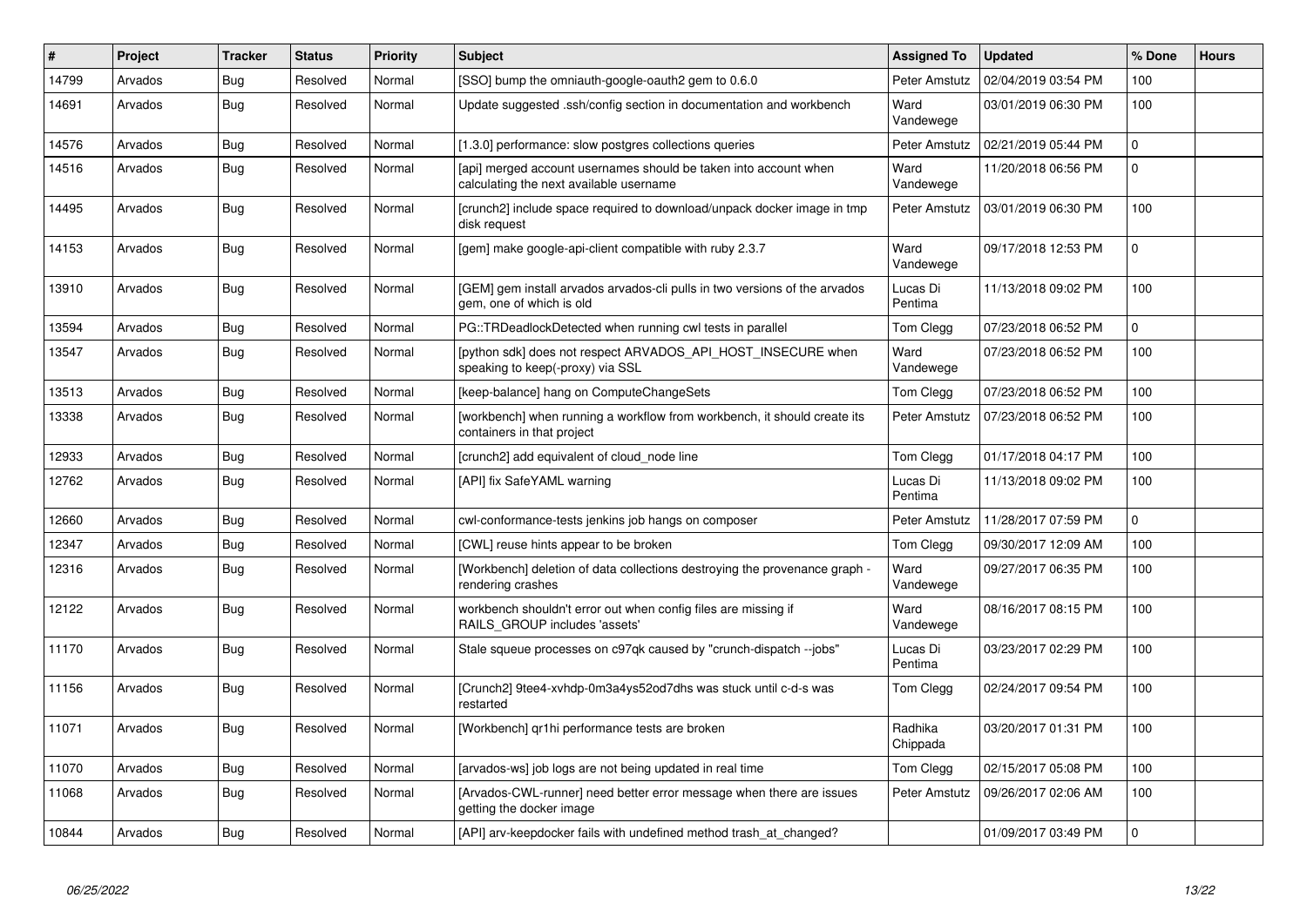| $\pmb{\#}$ | Project  | <b>Tracker</b> | <b>Status</b> | <b>Priority</b> | <b>Subject</b>                                                                                                                                   | <b>Assigned To</b>  | <b>Updated</b>      | % Done       | <b>Hours</b> |
|------------|----------|----------------|---------------|-----------------|--------------------------------------------------------------------------------------------------------------------------------------------------|---------------------|---------------------|--------------|--------------|
| 10808      | Arvados  | <b>Bug</b>     | Resolved      | Normal          | [Crunch] stuck job and pipeline instances on c97qk                                                                                               | Ward<br>Vandewege   | 01/18/2017 02:07 AM | 100          |              |
| 10565      | Arvados  | <b>Bug</b>     | Resolved      | Normal          | [arvbox] build is broken                                                                                                                         | Peter Amstutz       | 11/29/2016 08:42 PM | $\Omega$     |              |
| 10520      | Arvados  | <b>Bug</b>     | Resolved      | Normal          | [CrunchV2] arvados-cwl-runner unhandled error when using<br>--create-template                                                                    |                     | 12/14/2016 08:34 PM | $\Omega$     |              |
| 10519      | Arvados  | <b>Bug</b>     | Resolved      | Normal          | [Workbench] fiddlesticks viewing container request<br>9tee4-xvhdp-q4bgh7mxr0bikop                                                                | Peter Amstutz       | 12/06/2016 03:04 PM | 100          |              |
| 10468      | Arvados  | <b>Bug</b>     | Resolved      | Normal          | [Keepstore] configurable timeout on blob storage requests                                                                                        | Tom Clegg           | 11/08/2016 02:03 PM | 100          |              |
| 10467      | Arvados  | <b>Bug</b>     | Resolved      | Normal          | [Keepstore] abandon work when client hangs up                                                                                                    | Tom Clegg           | 01/04/2017 05:46 PM | 86           |              |
| 10349      | Arvados  | <b>Bug</b>     | Resolved      | Normal          | [DOC] add cookbook section with code snippets                                                                                                    | Peter Amstutz       | 09/13/2017 08:00 PM | 100          |              |
| 8953       | Arvados  | <b>Bug</b>     | Resolved      | Normal          | [Node manager] can not shut down nodes anymore                                                                                                   | <b>Brett Smith</b>  | 04/15/2016 09:51 PM | 100          |              |
| 8952       | Arvados  | <b>Bug</b>     | Resolved      | Normal          | [Node manager] TypeError: execv() arg 2 must contain only strings                                                                                | <b>Brett Smith</b>  | 03/15/2017 10:27 PM | 100          |              |
| 8872       | Arvados  | <b>Bug</b>     | Resolved      | Normal          | [Node Manager] On node creation, node search fails, and unhandled<br>exceptions cascade up to the Daemon Actor                                   | <b>Brett Smith</b>  | 04/08/2016 02:05 AM | 100          |              |
| 8828       | Arvados  | Bug            | Resolved      | Normal          | [Crunch] be more resilient when crunchrunner is not available; also don't test<br>for crunchrunner on api server                                 | Peter Amstutz       | 04/01/2016 06:25 PM | 100          |              |
| 8825       | Arvados  | <b>Bug</b>     | Resolved      | Normal          | [Keepstore] many connections in CLOSE_WAIT                                                                                                       |                     | 03/15/2017 10:54 PM | 100          |              |
| 8761       | Arvados  | <b>Bug</b>     | Resolved      | Normal          | [Nodemanager] unexpected keyword argument ex_fetch_nic                                                                                           |                     | 03/29/2016 12:59 PM | $\mathbf{0}$ |              |
| 8691       | Arvados  | Bug            | Resolved      | Normal          | [Nodemanager] NodeManagerDaemonActor dies.                                                                                                       | Peter Amstutz       | 03/17/2016 03:33 PM | 100          |              |
| 8416       | Arvados  | <b>Bug</b>     | Resolved      | Normal          | [Node Manager] General compute node driver calls self.find_node -<br>Unimplemented in the EC2 driver                                             | Peter Amstutz       | 02/29/2016 03:46 PM | 100          |              |
| 8183       | Arvados  | Bug            | Resolved      | Normal          | [Workbench] should not look up every group/project a user has access to on<br>every page load                                                    | Radhika<br>Chippada | 02/16/2016 02:34 AM | 100          |              |
| 7870       | Arvados  | Bug            | Resolved      | Normal          | [Crunch] crunch-dispatch fails to mark a job failed when its retry loop aborts                                                                   | <b>Brett Smith</b>  | 12/01/2015 09:33 PM | 100          |              |
| 7721       | Arvados  | <b>Bug</b>     | Resolved      | Normal          | [Tests] Build 2170 ran for 2.5 hours until I cancelled it - deadlock in<br>websockets tests                                                      |                     | 01/17/2017 07:18 PM | 0            |              |
| 7674       | Tapestry | <b>Bug</b>     | Resolved      | Normal          | disable releasing genomes as cagi option. Do not release the cagi genomes<br>yet.                                                                | Ward<br>Vandewege   | 11/16/2015 10:01 PM | $\Omega$     |              |
| 7465       | Tapestry | Bug            | Resolved      | Normal          | canceling link on OH integration redirects<br>to https://my-dev.pgp-hms.org/auth/open-humans/callback?error=access_de<br>nied which throws a 500 |                     | 10/28/2015 01:34 PM | 100          |              |
| 6914       | Tapestry | Bug            | Resolved      | Normal          | When resigning consents (new version), the twin/recontact radioboxes<br>should be prepopulated based on the previous consent                     | Ward<br>Vandewege   | 08/06/2015 02:47 PM | 100          |              |
| 6880       | Arvados  | Bug            | Resolved      | Normal          | [Workbench] Remove delete functionality from Users table                                                                                         | Radhika<br>Chippada | 08/06/2015 07:55 PM | 100          |              |
| 6610       | Arvados  | Bug            | Resolved      | Normal          | [API] [Webshell] shell accounts should be created even if the user has not<br>added an SSH key                                                   | Tom Clegg           | 07/15/2015 09:09 PM | 100          |              |
| 6483       | Arvados  | Bug            | Resolved      | Normal          | [Workbench] Additional shell groups are not added to original Link object                                                                        |                     | 07/28/2015 05:01 PM | $\mathbf 0$  |              |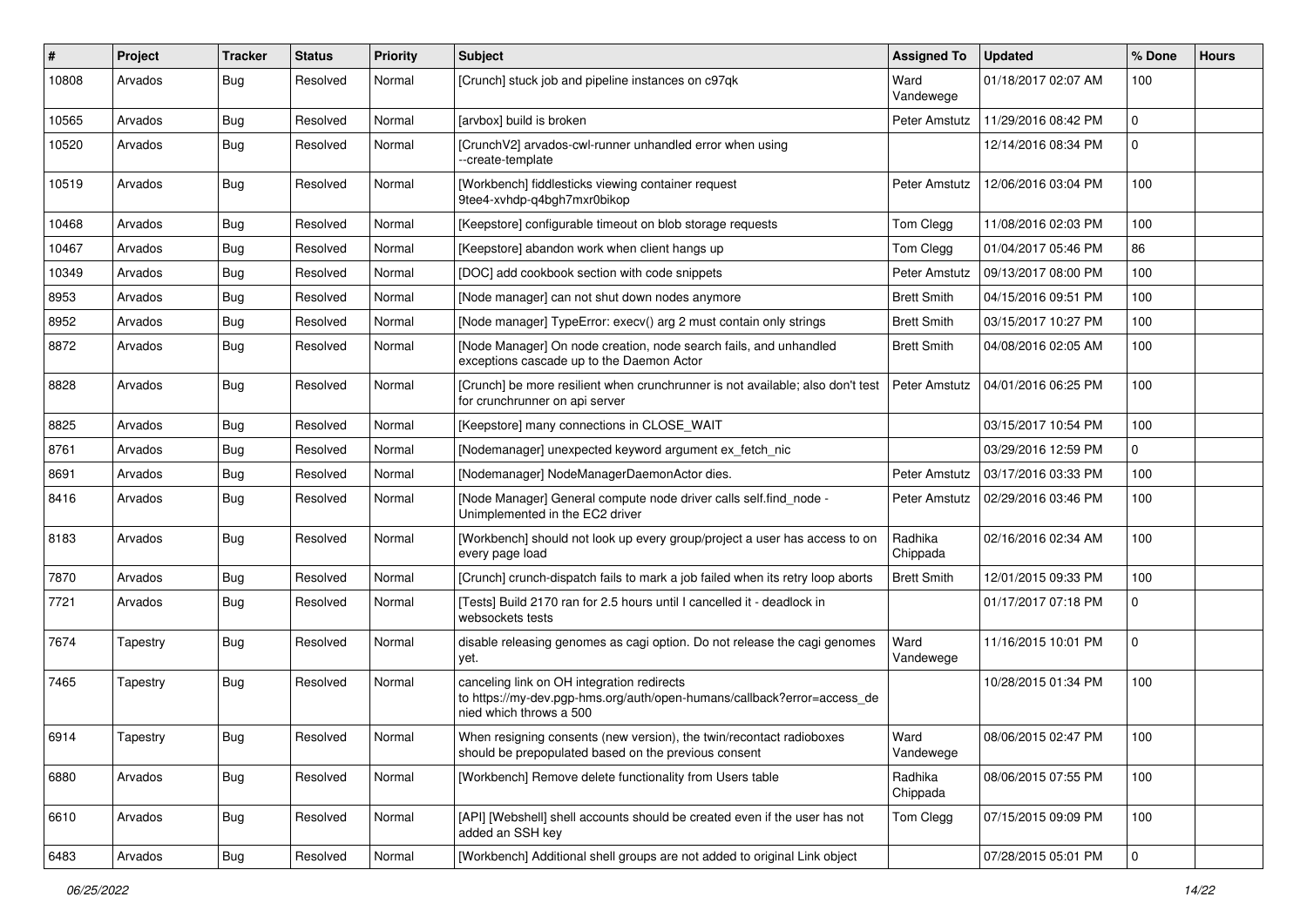| $\sharp$ | Project  | <b>Tracker</b> | <b>Status</b> | <b>Priority</b> | <b>Subject</b>                                                                                                           | <b>Assigned To</b>  | <b>Updated</b>      | % Done       | <b>Hours</b> |
|----------|----------|----------------|---------------|-----------------|--------------------------------------------------------------------------------------------------------------------------|---------------------|---------------------|--------------|--------------|
| 6234     | Arvados  | <b>Bug</b>     | Resolved      | Normal          | [Workbench] Admins should be able to edit their own user records, and view<br>other users' home projects" from title     | Radhika<br>Chippada | 06/26/2015 03:00 PM | 100          |              |
| 6221     | Arvados  | Bug            | Resolved      | Normal          | [Data Manager] implement Delete                                                                                          | Peter Amstutz       | 08/03/2015 04:46 PM | 100          |              |
| 6098     | Arvados  | <b>Bug</b>     | Resolved      | Normal          | [API] slow search? SQL query                                                                                             | Tom Clegg           | 06/11/2015 01:43 PM | 100          |              |
| 6074     | Arvados  | <b>Bug</b>     | Resolved      | Normal          | [API] collections are being returned too slowly + NoMemoryError                                                          | Tom Clegg           | 06/04/2015 09:14 PM | 100          |              |
| 5989     | Arvados  | Bug            | Resolved      | Normal          | [API] API server repositories permissions list doesn't list repositories without<br>keys                                 | <b>Brett Smith</b>  | 07/07/2015 09:23 PM | 100          |              |
| 5988     | Arvados  | <b>Bug</b>     | Resolved      | Normal          | [API] can not create arvados repository                                                                                  |                     | 05/15/2015 03:12 AM | 100          |              |
| 5834     | Arvados  | Bug            | Resolved      | Normal          | [API] Be careful about memory usage when responding to collections#index<br>queries                                      | <b>Brett Smith</b>  | 05/02/2015 12:17 AM | 100          |              |
| 5748     | Arvados  | Bug            | Resolved      | Normal          | [Keep] sometimes, Keep sucks up 100% cpu and becomes really slow after a<br>while                                        | Tom Clegg           | 05/20/2015 07:08 PM | 100          |              |
| 5742     | Arvados  | Bug            | Resolved      | Normal          | [Workbench] the user setup page creates broken shell usernames                                                           | <b>Brett Smith</b>  | 04/16/2015 06:12 PM | 100          |              |
| 5536     | Arvados  | Bug            | Resolved      | Normal          | [Keepproxy] keepproxy should retry on DiscoverKeepServers() failure or<br>empty list                                     | Peter Amstutz       | 03/24/2015 02:02 PM | 100          |              |
| 5528     | Tapestry | <b>Bug</b>     | Resolved      | Normal          | The safety questionnaire isn't redirecting people to the page they were<br>planning to go to                             |                     | 08/05/2015 09:28 PM | 100          |              |
| 5304     | Arvados  | <b>Bug</b>     | Resolved      | Normal          | [API] filters incorrectly exclude results for records with null value in filtered<br>field                               | Radhika<br>Chippada | 03/11/2015 04:52 PM | 100          |              |
| 5267     | Arvados  | Bug            | Resolved      | Normal          | [Node Manager] add one integration test for node manager                                                                 | <b>Tom Morris</b>   | 02/13/2019 06:04 PM | $\mathbf{0}$ |              |
| 5220     | Arvados  | Bug            | Resolved      | Normal          | [Workbench] for collections shared anonymously, do not show the 'Sharing<br>and Permissions' box                         | Radhika<br>Chippada | 02/17/2015 03:30 PM | 100          |              |
| 5200     | Arvados  | <b>Bug</b>     | Resolved      | Normal          | [Workbench] on public project, collection downloads require login                                                        | Tom Clegg           | 02/16/2015 05:32 PM | 100          |              |
| 5186     | Arvados  | Bug            | Resolved      | Normal          | [Workbench] Collection viewing broken for collections with empty (but<br>non-nil) properties attribute                   | Radhika<br>Chippada | 02/16/2015 02:00 PM | 100          |              |
| 5185     | Arvados  | Bug            | Resolved      | Normal          | [Workbench] Project lists all collections as zero size as of 6bf9ae1                                                     | Radhika<br>Chippada | 02/12/2015 03:02 AM | 100          |              |
| 4958     | Arvados  | <b>Bug</b>     | Resolved      | Normal          | [Workbench] Show an alert message below top nav when running in an<br>unsupported browser.                               | <b>Tom Clegg</b>    | 02/11/2015 12:59 AM | 100          |              |
| 4887     | Arvados  | <b>Bug</b>     | Resolved      | Normal          | [API] Make sure the local dns records for old compute nodes are updated if<br>there's a conflict with a new compute node | Ward<br>Vandewege   | 12/31/2014 08:02 PM | 100          |              |
| 4780     | Arvados  | Bug            | Resolved      | Normal          | [Support] Fix bugs and write tests (week 4)                                                                              | <b>Tim Pierce</b>   | 01/07/2015 05:27 PM | $\Omega$     |              |
| 4779     | Arvados  | Bug            | Resolved      | Normal          | [Support] Fix bugs and write tests (week 3)                                                                              | <b>Tim Pierce</b>   | 01/05/2015 02:44 PM | $\Omega$     |              |
| 4536     | Arvados  | Bug            | Resolved      | Normal          | [SDKs] arv tag is broken                                                                                                 |                     | 10/02/2015 01:12 PM | $\Omega$     |              |
| 4474     | Arvados  | <b>Bug</b>     | Resolved      | Normal          | [Node Manager] Node manager shut down node in middle of job                                                              |                     | 11/14/2014 09:11 PM | $\Omega$     |              |
| 4461     | Arvados  | Bug            | Resolved      | Normal          | [OPS] Replace dnsmasq with unbound                                                                                       | Ward<br>Vandewege   | 11/20/2014 03:12 PM | 100          |              |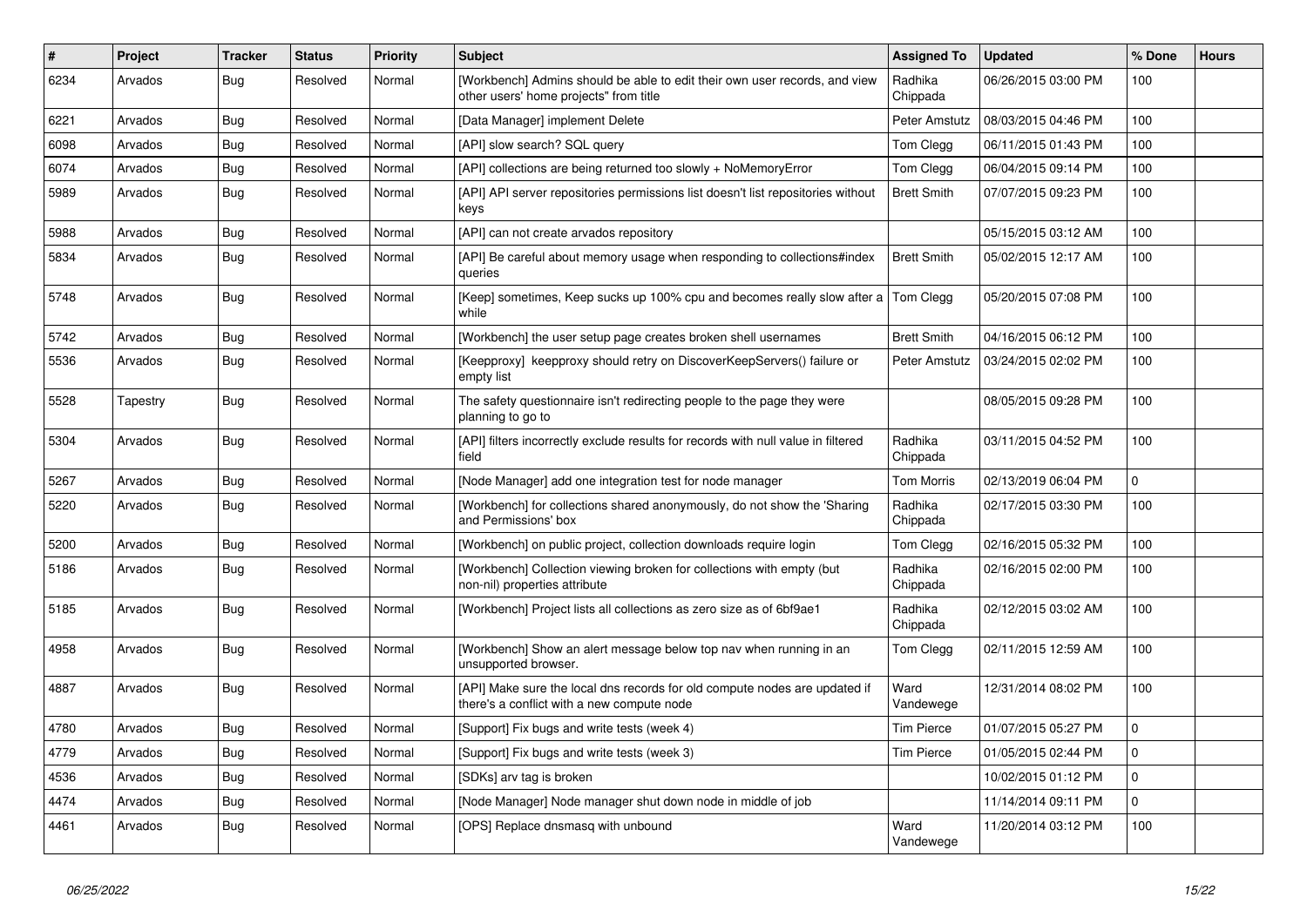| $\pmb{\#}$ | Project | <b>Tracker</b> | <b>Status</b> | <b>Priority</b> | <b>Subject</b>                                                                                                                                                                                                         | <b>Assigned To</b>  | <b>Updated</b>      | % Done      | <b>Hours</b> |
|------------|---------|----------------|---------------|-----------------|------------------------------------------------------------------------------------------------------------------------------------------------------------------------------------------------------------------------|---------------------|---------------------|-------------|--------------|
| 4401       | Arvados | <b>Bug</b>     | Resolved      | Normal          | [Docker] Check dependencies at top of build.sh                                                                                                                                                                         | Ward<br>Vandewege   | 03/09/2017 09:51 PM | 0           |              |
| 4395       | Arvados | <b>Bug</b>     | Resolved      | Normal          | [SDKs] sdk/go/keepclient race condition                                                                                                                                                                                | Ward<br>Vandewege   | 11/16/2014 06:10 PM | 100         |              |
| 4344       | Arvados | <b>Bug</b>     | Resolved      | Normal          | [SDK] can't make an anonymous token from the cli                                                                                                                                                                       |                     | 03/09/2017 09:51 PM | $\mathbf 0$ |              |
| 4336       | Arvados | <b>Bug</b>     | Resolved      | Normal          | [Documentation] Improve the 'Upload data to Keep' documentation page<br>at http://doc.arvados.org/user/tutorials/tutorial-keep.html                                                                                    | Ward<br>Vandewege   | 11/22/2014 10:10 PM | 0           |              |
| 4310       | Arvados | <b>Bug</b>     | Resolved      | Normal          | [Crunch] crunch-dispatch --jobs locking is broken                                                                                                                                                                      | Peter Amstutz       | 11/07/2014 02:30 PM | 100         |              |
| 4298       | Arvados | <b>Bug</b>     | Resolved      | Normal          | [Workbench] Admin user should see cpu/ram/scratch capacity after clicking a<br>compute node                                                                                                                            |                     | 04/03/2015 08:24 PM | 0           |              |
| 4297       | Arvados | Bug            | Resolved      | Normal          | [Crunch] crunch-dispatch eats way too much cpu                                                                                                                                                                         | Tom Clegg           | 10/29/2014 06:47 PM | 100         |              |
| 4062       | Arvados | <b>Bug</b>     | Resolved      | Normal          | [Workbench] Infinite scrolling in the 'Jobs and pipelines' tab should not keep<br>repeating the same list over and over again                                                                                          | Radhika<br>Chippada | 10/20/2014 04:42 PM | 100         |              |
| 4058       | Arvados | <b>Bug</b>     | Resolved      | Normal          | [Workbench] "Show portable data hash" page should show the kind of<br>content that relates to PDH instead of trying to be a mostly-functional "show<br>collection" page.                                               | Peter Amstutz       | 10/23/2014 06:05 PM | 100         |              |
| 4054       | Arvados | Bug            | Resolved      | Normal          | [Workbench] In the project sharing tab, show email addresses alongside full<br>names.                                                                                                                                  | Radhika<br>Chippada | 10/21/2014 07:09 PM | 100         |              |
| 4049       | Arvados | Bug            | Resolved      | Normal          | [Crunch] typo in one of the names of a job for qr1hi-d1hrv-ze9iyb3ckerqasw<br>causes last job to wait forever for an input. High server load ensues.                                                                   |                     | 10/03/2014 07:21 PM | $\Omega$    |              |
| 4044       | Arvados | <b>Bug</b>     | Resolved      | Normal          | [Crunch] job spawns tasks but never runs them, gets stuck waiting for first<br>task to end, even though it has already ended.                                                                                          | Tom Clegg           | 10/30/2014 05:11 PM | 100         |              |
| 4012       | Arvados | <b>Bug</b>     | Resolved      | Normal          | [Crunch] crunch-job bandaid: use eval/retry to wrap api calls that are likely to<br>fail a long-running job due to a transient error condition                                                                         | <b>Brett Smith</b>  | 10/07/2014 02:11 PM | 100         |              |
| 3890       | Arvados | <b>Bug</b>     | Resolved      | Normal          | [API] dots (and probably other valid characters) are being stripped from git<br>repository names. The name field in the output of arv<br>repository get_all_permissions is wrong (it strips characters that are valid) |                     | 09/24/2014 02:01 PM | $\Omega$    |              |
| 3882       | Arvados | <b>Bug</b>     | Resolved      | Normal          | [Workbench] fiddlesticks trying to cancel job that is already cancelled                                                                                                                                                | Radhika<br>Chippada | 10/07/2014 07:43 PM | 100         |              |
| 3843       | Arvados | <b>Bug</b>     | Resolved      | Normal          | [Crunchstat] Report CPU accounting numbers accurately.                                                                                                                                                                 | Tom Clegg           | 05/05/2015 10:54 PM | $\mathbf 0$ |              |
| 3828       | Arvados | <b>Bug</b>     | Resolved      | Normal          | [Keepproxy] insufficient error checking on "defer listener.Close()" lines in the<br>tests, cf. jenkins run 846 where the keepproxy tests failed like that                                                              | Tom Clegg           | 10/07/2014 02:11 PM | 100         |              |
| 3825       | Arvados | Bug            | Resolved      | Normal          | [Crunch] crunch-job should save (very) large log files without filling up tmp<br>space                                                                                                                                 | <b>Tim Pierce</b>   | 10/08/2014 07:19 PM | 100         |              |
| 3824       | Arvados | Bug            | Resolved      | Normal          | [Crunch] crunch-job should create task execution environment inside docker<br>container, not on worker host.                                                                                                           | Tom Clegg           | 11/20/2014 03:33 PM | 100         |              |
| 3819       | Arvados | <b>Bug</b>     | Resolved      | Normal          | [Workbench] It's not possible to share a project with the 'All Users' group                                                                                                                                            | Ward<br>Vandewege   | 02/24/2015 10:07 PM | $\mathbf 0$ |              |
| 3769       | Arvados | Bug            | Resolved      | Normal          | [API] In crunch-dispatch, throttle by bytes per minute or node minute                                                                                                                                                  | Peter Amstutz       | 10/03/2014 12:14 AM | 100         |              |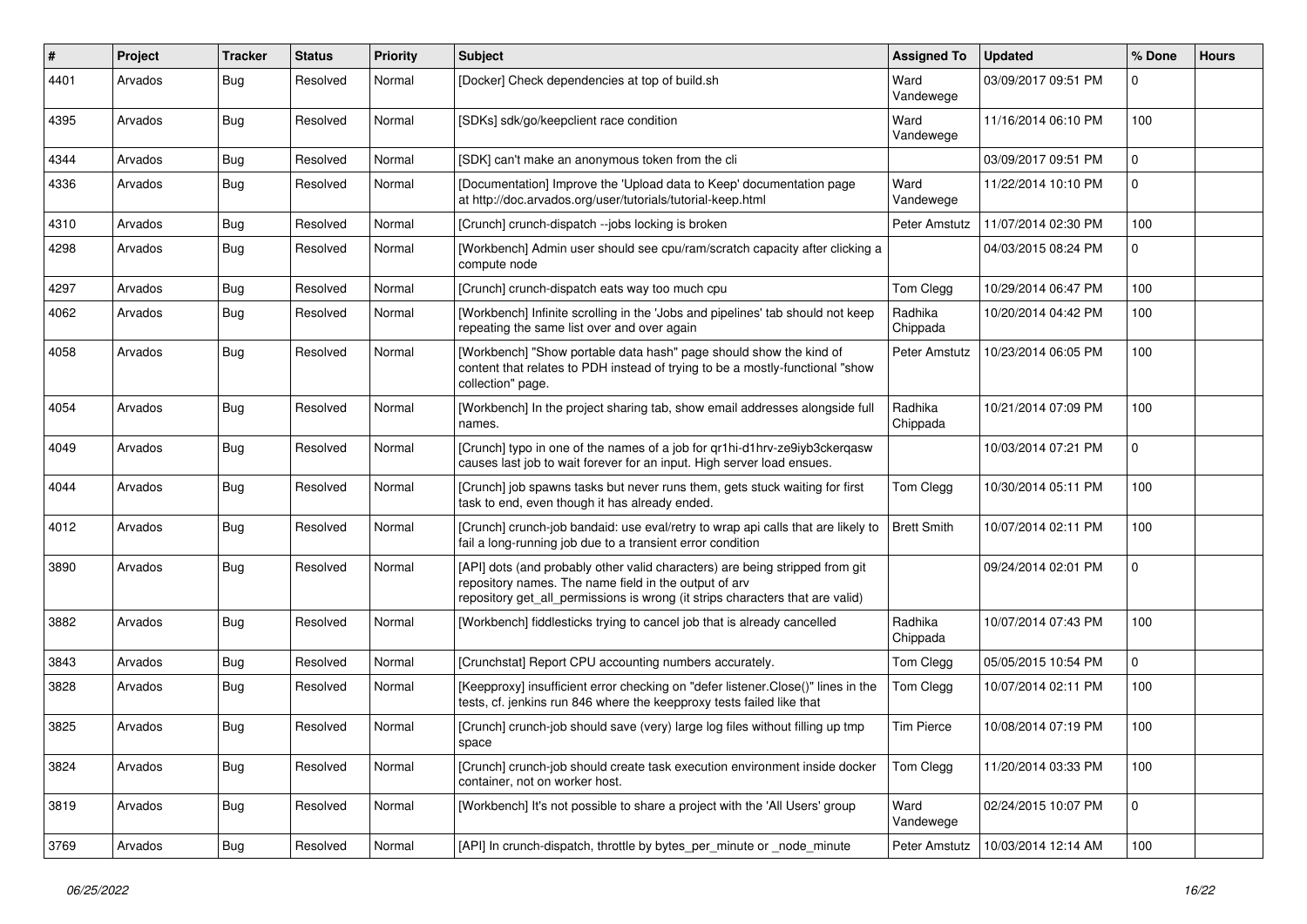| $\pmb{\#}$ | Project  | <b>Tracker</b> | <b>Status</b> | <b>Priority</b> | Subject                                                                                                                                                                | <b>Assigned To</b>  | <b>Updated</b>      | % Done         | <b>Hours</b> |
|------------|----------|----------------|---------------|-----------------|------------------------------------------------------------------------------------------------------------------------------------------------------------------------|---------------------|---------------------|----------------|--------------|
| 3756       | Arvados  | <b>Bug</b>     | Resolved      | Normal          | [Workbench] As an admin user, clicking 'Show' in the user list on your own<br>user record redirects to a *project* url for the user uuid instead of the *user*<br>url. | Radhika<br>Chippada | 01/14/2015 06:52 PM | 100            |              |
| 3714       | Arvados  | <b>Bug</b>     | Resolved      | Normal          | [Workbench] small bugs in "report bug on the page" feature                                                                                                             | Radhika<br>Chippada | 08/28/2014 04:53 PM | 100            |              |
| 3604       | Arvados  | Bug            | Resolved      | Normal          | [Workbench] theming support for login and inactive user page is broken<br>(maybe elsewhere too)                                                                        | Tom Clegg           | 08/18/2014 04:48 PM | 100            |              |
| 3496       | Arvados  | <b>Bug</b>     | Resolved      | Normal          | [Workbench] In add pipeline popup, when screen is too narrow, it breaks<br>(second section doesn't work)                                                               | Tom Clegg           | 08/08/2014 02:24 PM | 100            |              |
| 3465       | Arvados  | <b>Bug</b>     | Resolved      | Normal          | [SSO] Research requirements to upgrade SSO codebase to use oauth2 (or<br>openid connect)                                                                               | Peter Amstutz       | 11/18/2014 02:37 PM | 100            |              |
| 3363       | Arvados  | <b>Bug</b>     | Resolved      | Normal          | [Docker] quick fix for SSO - google openid has been deprecated, default to<br>using Curoverse SSO server                                                               | Ward<br>Vandewege   | 08/04/2014 04:22 AM | 0              |              |
| 3249       | Arvados  | <b>Bug</b>     | Resolved      | Normal          | [Workbench] middle click in ssh-key box closes the entire dropdown when a<br>new user is prompted to add an ssh key                                                    |                     | 03/27/2015 06:19 PM | $\Omega$       |              |
| 3203       | Arvados  | <b>Bug</b>     | Resolved      | Normal          | fix tutorials wrt new workbench                                                                                                                                        | Radhika<br>Chippada | 07/16/2014 03:44 PM | 0              |              |
| 3141       | Arvados  | <b>Bug</b>     | Resolved      | Normal          | Keep logging improvements                                                                                                                                              | Ward<br>Vandewege   | 07/07/2014 12:53 PM | 100            |              |
| 3118       | Arvados  | <b>Bug</b>     | Resolved      | Normal          | fix up docker code and add some basic docker info on doc. arvados.org                                                                                                  | Ward<br>Vandewege   | 07/16/2014 03:17 PM | 100            |              |
| 3005       | Arvados  | <b>Bug</b>     | Resolved      | Normal          | arv-run-pipeline-instance should not keep trying to create jobs when the API<br>server returns an error on job creation                                                |                     | 06/10/2014 03:11 PM | 100            |              |
| 3004       | Arvados  | <b>Bug</b>     | Resolved      | Normal          | Inconsistent error behavior (JSON) when creating a new job                                                                                                             |                     | 06/10/2014 03:02 PM | $\overline{0}$ |              |
| 2951       | Arvados  | <b>Bug</b>     | Resolved      | Normal          | make fuse driver tests more robust against transient fusermount -u failures in<br>teardown                                                                             |                     | 06/03/2014 11:38 AM | 100            |              |
| 2839       | Arvados  | <b>Bug</b>     | Resolved      | Normal          | collection log links broken in workbench                                                                                                                               |                     | 05/21/2014 01:01 PM | 0              |              |
| 2831       | Arvados  | <b>Bug</b>     | Resolved      | Normal          | arv-mount bugfixes                                                                                                                                                     | Ward<br>Vandewege   | 05/16/2014 11:55 AM | 100            |              |
| 2447       | Arvados  | <b>Bug</b>     | Resolved      | Normal          | Workbench search is broken - it always returns everything                                                                                                              | Tom Clegg           | 04/02/2014 12:56 PM | 100            |              |
| 1835       | Tapestry | Bug            | Resolved      | Normal          | parameterize consent document url + consent approved badge url                                                                                                         | Ward<br>Vandewege   | 01/05/2014 11:55 AM | 100            |              |
| 1519       | Tapestry | Bug            | Resolved      | Normal          | after promoting a user in the admin interface, tapestry should not redirect to<br>the user detail page                                                                 | Ward<br>Vandewege   | 09/23/2013 10:39 AM | 0              |              |
| 19175      | Arvados  | Feature        | Resolved      | Normal          | [Documentation] refactor the multihost installer page                                                                                                                  | Ward<br>Vandewege   | 06/06/2022 02:28 PM | 100            |              |
| 19164      | Arvados  | Feature        | Resolved      | Normal          | [compute image builder] [AWS] add flag for public IP association                                                                                                       | Ward<br>Vandewege   | 05/31/2022 06:16 PM | 100            |              |
| 18896      | Arvados  | Feature        | Resolved      | Normal          | [controller] should log the uuids of all tokens for each request                                                                                                       | Ward<br>Vandewege   | 03/29/2022 07:48 PM | 100            |              |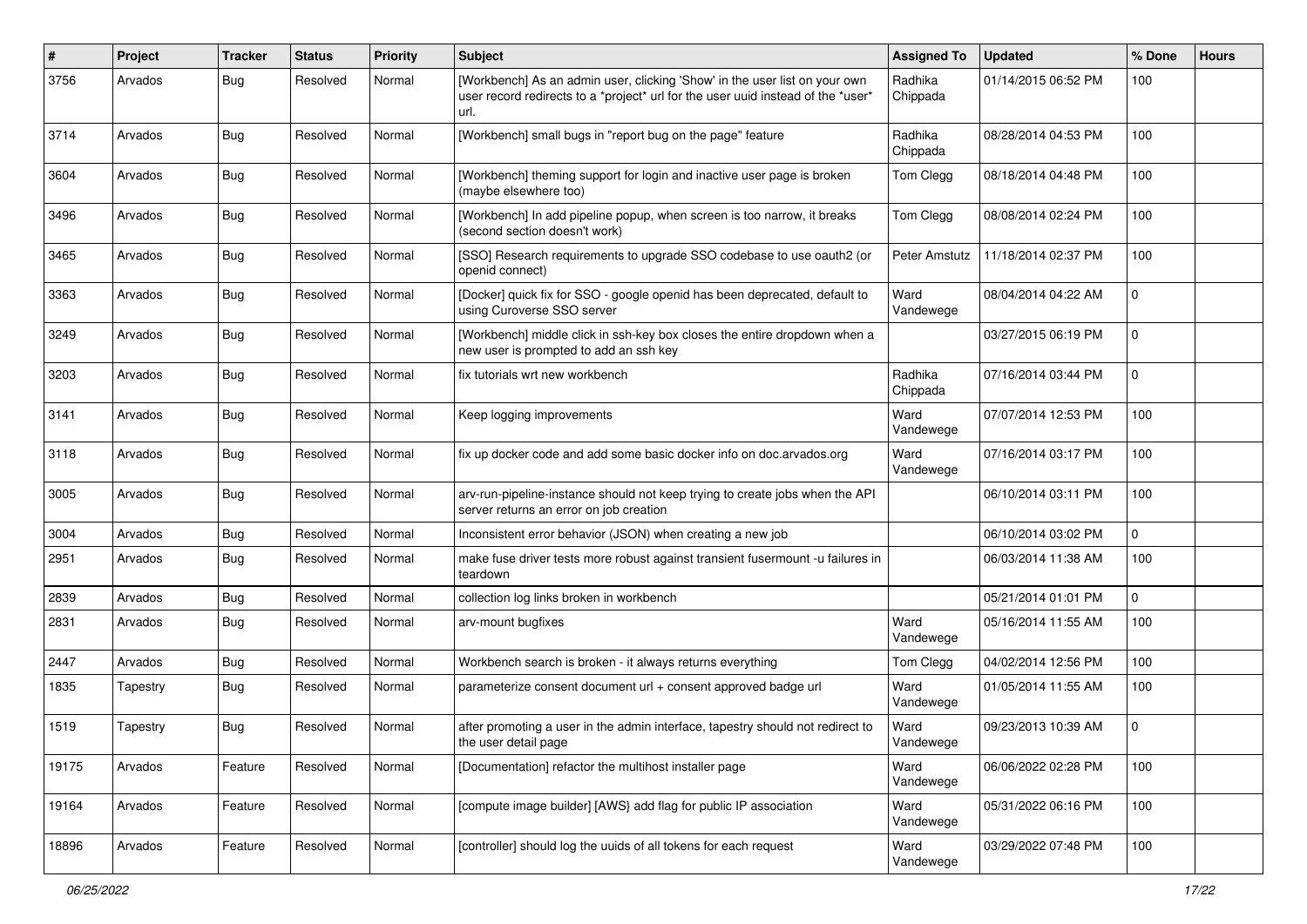| #     | Project | <b>Tracker</b> | <b>Status</b> | <b>Priority</b> | Subject                                                                                   | <b>Assigned To</b>  | <b>Updated</b>      | % Done      | <b>Hours</b> |
|-------|---------|----------------|---------------|-----------------|-------------------------------------------------------------------------------------------|---------------------|---------------------|-------------|--------------|
| 18772 | Arvados | Feature        | Resolved      | Normal          | add https://github.com/awslabs/amazon-ebs-autoscale to compute image<br>builder scripts   | Ward<br>Vandewege   | 02/22/2022 07:57 PM | 100         |              |
| 18624 | Arvados | Feature        | Resolved      | Normal          | [documentation] describe the requirements for compute images                              | Ward<br>Vandewege   | 03/24/2022 07:28 PM | 100         |              |
| 18277 | Arvados | Feature        | Resolved      | Normal          | Ability to make groups visible to all users                                               | Tom Clegg           | 01/25/2022 04:04 PM | 100         |              |
| 18098 | Arvados | Feature        | Resolved      | Normal          | [crunch-run] should print out the runtime engine used                                     | Tom Clegg           | 11/16/2021 04:31 PM | 100         |              |
| 18096 | Arvados | Feature        | Resolved      | Normal          | Run WGS variant calling workflow on 9tee4 with Slurm and Singularity<br>enabled           | Ward<br>Vandewege   | 09/03/2021 06:46 PM | $\Omega$    |              |
| 18001 | Arvados | Feature        | Resolved      | Normal          | [api] add Users/UserNotifierEmailBcc config option                                        | Ward<br>Vandewege   | 08/13/2021 07:39 PM | 100         |              |
| 17995 | Arvados | Feature        | Resolved      | Normal          | [api] add method to get collections where replication_confirmed <<br>replication desired  | Tom Clegg           | 11/16/2021 04:30 PM | 100         |              |
| 17994 | Arvados | Feature        | Resolved      | Normal          | [api] storage class fields should be supported in filters                                 | Tom Clegg           | 11/16/2021 04:30 PM | 100         |              |
| 17949 | Arvados | Feature        | Resolved      | Normal          | Start building packages for Debian Bullseye                                               | Ward<br>Vandewege   | 11/16/2021 04:28 PM | 100         |              |
| 17948 | Arvados | Feature        | Resolved      | Normal          | create some large collections for testing (on ce8i5, tordo, 9tee4)                        | Lucas Di<br>Pentima | 11/16/2021 04:28 PM | 100         |              |
| 17944 | Arvados | Feature        | Resolved      | Normal          | add vocabulary validation to controller                                                   | Lucas Di<br>Pentima | 11/15/2021 03:15 PM | 100         |              |
| 17841 | Arvados | Feature        | Resolved      | Normal          | [costanalyzer] add container duration to totals                                           | Ward<br>Vandewege   | 11/16/2021 04:28 PM | 100         |              |
| 17749 | Arvados | Feature        | Resolved      | Normal          | [Keep] avoid AWS S3 request limits -- add option to use more prefixes on S3               | Tom Clegg           | 11/16/2021 04:27 PM | 100         |              |
| 17726 | Arvados | Feature        | Resolved      | Normal          | [singularity] add documentation                                                           | Tom Clegg           | 11/16/2021 04:27 PM | 100         |              |
| 17717 | Arvados | Feature        | Resolved      | Normal          | [costanalyzer] should be able to do its thing for all computation between 2<br>timestamps | Ward<br>Vandewege   | 11/16/2021 04:27 PM | 100         |              |
| 17678 | Arvados | Feature        | Resolved      | Normal          | [Documentation] Costanalyzer report                                                       | Ward<br>Vandewege   | 11/16/2021 04:48 PM | 100         |              |
| 17505 | Arvados | Feature        | Resolved      | Normal          | cwlviewer update                                                                          | Ward<br>Vandewege   | 03/30/2021 09:24 PM | $\mathbf 0$ |              |
| 17495 | Arvados | Feature        | Resolved      | Normal          | [documentation] arvados-client deduplication-report                                       | Ward<br>Vandewege   | 05/13/2021 03:17 PM | 100         |              |
| 17417 | Arvados | Feature        | Resolved      | Normal          | [packaging] Build arm64 packages and publish them                                         | Ward<br>Vandewege   | 03/24/2022 07:28 PM | 100         |              |
| 17298 | Arvados | Feature        | Resolved      | Normal          | remove the need to run get anonymous user token.rb during installation                    |                     | 02/14/2022 07:31 PM | $\mathbf 0$ |              |
| 17249 | Arvados | Feature        | Resolved      | Normal          | Make costanalyzer aware of preemptable instances                                          | Ward<br>Vandewege   | 02/22/2021 03:56 PM | 100         |              |
| 17218 | Arvados | Feature        | Resolved      | Normal          | debian package repos: switch from freight to something faster                             | Ward<br>Vandewege   | 05/13/2021 03:06 PM | 100         |              |
| 17217 | Arvados | Feature        | Resolved      | Normal          | [controller] move blob signature calculation from api to controller                       | Tom Clegg           | 11/16/2021 04:25 PM | 100         |              |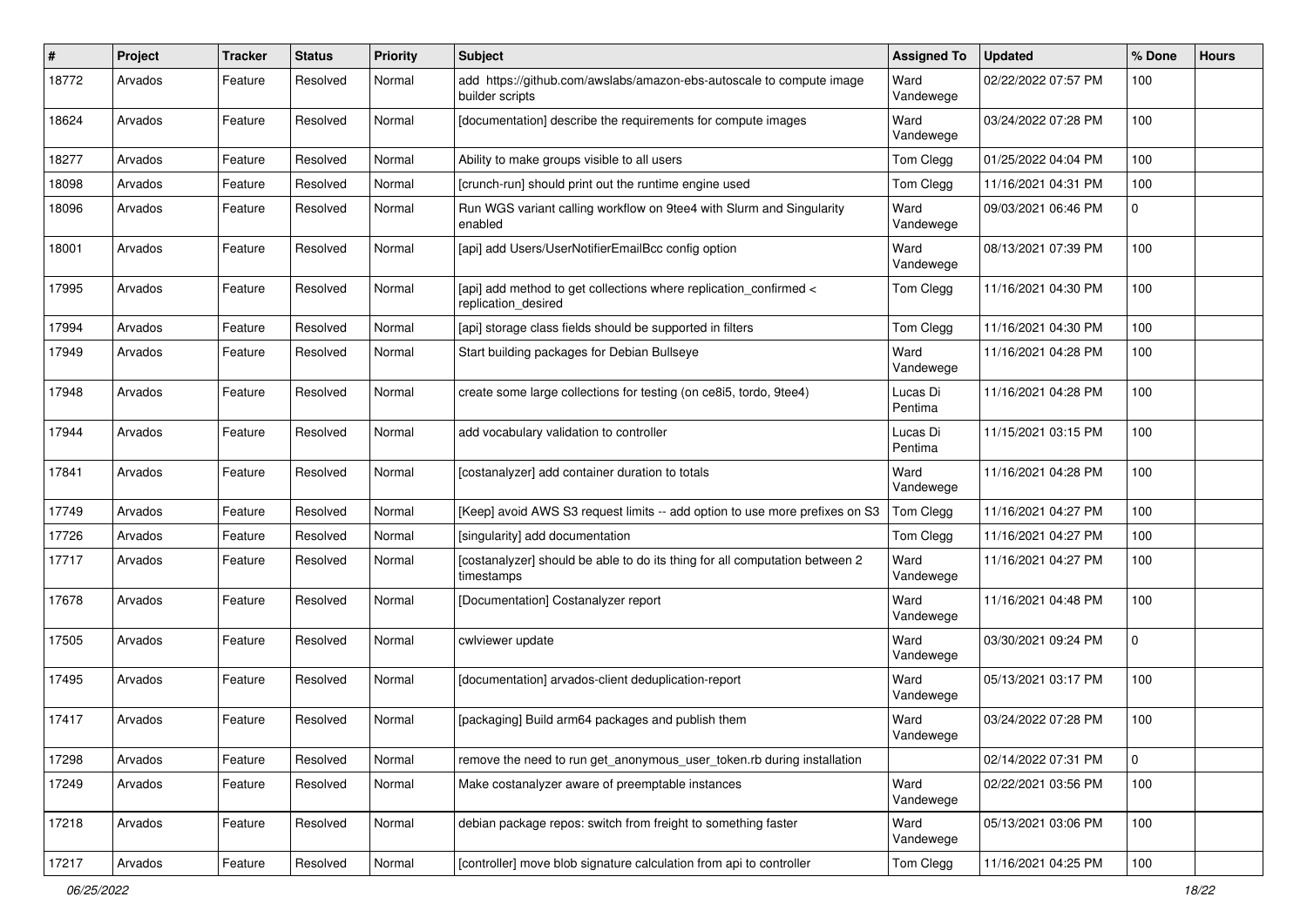| $\pmb{\#}$ | Project  | <b>Tracker</b> | <b>Status</b>   | <b>Priority</b> | <b>Subject</b>                                                                 | <b>Assigned To</b> | <b>Updated</b>      | % Done         | <b>Hours</b> |
|------------|----------|----------------|-----------------|-----------------|--------------------------------------------------------------------------------|--------------------|---------------------|----------------|--------------|
| 17187      | Arvados  | Feature        | Resolved        | Normal          | [costanalyzer] feature improvements                                            | Ward<br>Vandewege  | 05/13/2021 03:06 PM | 100            |              |
| 17095      | Arvados  | Feature        | Resolved        | Normal          | [k8s] update helm charts to Arvados 2.1                                        | Ward<br>Vandewege  | 11/06/2020 06:56 PM | 0              |              |
| 17044      | Arvados  | Feature        | Resolved        | Normal          | [packaging] remove debian stretch in 2.2~dev                                   | Ward<br>Vandewege  | 05/13/2021 03:14 PM | 100            |              |
| 16950      | Arvados  | Feature        | Resolved        | Normal          | [cli] add costanalyzer to arvados-client                                       | Ward<br>Vandewege  | 05/13/2021 03:04 PM | 100            |              |
| 16921      | Arvados  | Feature        | Resolved        | Normal          | make run-deploy.sh use salt where appropriate                                  | Ward<br>Vandewege  | 12/16/2020 07:27 PM | 100            |              |
| 16919      | Arvados  | Feature        | Resolved        | Normal          | [doc] [federation] Document the two types of federation better                 | Peter Amstutz      | 10/07/2020 02:47 AM | $\mathbf{0}$   |              |
| 16838      | Arvados  | Feature        | Resolved        | Normal          | [a-d-c] probe metrics                                                          | Ward<br>Vandewege  | 10/07/2020 02:12 AM | 100            |              |
| 16739      | Arvados  | Feature        | Resolved        | Normal          | [a-d-c] throttle option for concurrent VM create requests                      | Ward<br>Vandewege  | 10/07/2020 02:11 AM | 100            |              |
| 16585      | Arvados  | Feature        | Resolved        | Normal          | [keep-exercise] improvements                                                   | Ward<br>Vandewege  | 08/04/2020 08:48 PM | 100            |              |
| 16573      | Arvados  | Feature        | Resolved        | Normal          | [keep] deduplication reporting tool                                            | Ward<br>Vandewege  | 08/04/2020 08:48 PM | 100            |              |
| 16522      | Arvados  | Feature        | Resolved        | Normal          | [packaging] create python3-arvados-fuse package                                | Ward<br>Vandewege  | 08/04/2020 08:49 PM | 100            |              |
| 16513      | Arvados  | Feature        | Resolved        | Normal          | Get reference Keep performance numbers for Keep-on-S3                          | Ward<br>Vandewege  | 10/07/2020 02:11 AM | 100            |              |
| 16476      | Arvados  | Feature        | Resolved        | Normal          | Upgrade the arvados/jobs image to Debian Buster                                | Ward<br>Vandewege  | 08/04/2020 08:52 PM | 100            |              |
| 16451      | Arvados  | Feature        | Resolved        | Normal          | [testing] give run-tests interactive a mode to run a test many times           | Ward<br>Vandewege  | 08/04/2020 08:53 PM | 100            |              |
| 16438      | Tapestry | Feature        | Resolved        | Normal          | E-mail quarterly safety questionnaire responses that answer 'yes' in real time | Ward<br>Vandewege  | 05/25/2020 08:35 PM | 100            |              |
| 16430      | Arvados  | Feature        | Resolved        | Normal          | [k8s] add jenkins integration test for minikube                                | Ward<br>Vandewege  | 08/04/2020 08:54 PM | 0              |              |
| 16429      | Arvados  | Feature        | Resolved        | Normal          | [k8s] add jenkins integration test for GKE                                     | Ward<br>Vandewege  | 08/04/2020 08:54 PM | $\overline{0}$ |              |
| 16384      | Arvados  | Feature        | Resolved Normal |                 | [k8s] add workbench2                                                           | Ward<br>Vandewege  | 06/16/2020 02:21 PM | 100            |              |
| 15839      | Arvados  | Feature        | Resolved        | Normal          | Add Debian Buster packages                                                     | Ward<br>Vandewege  | 01/21/2020 09:28 PM | 100            |              |
| 15736      | Arvados  | Feature        | Resolved        | Normal          | [WB2] add fallback mechanism to site manager for adding ephemeral<br>clusters  | Peter Amstutz      | 11/26/2019 03:27 PM | 100            |              |
| 15599      | Arvados  | Feature        | Resolved        | Normal          | [keepstore] AWS support IAM roles for authentication                           | Tom Clegg          | 10/08/2019 06:07 PM | 100            |              |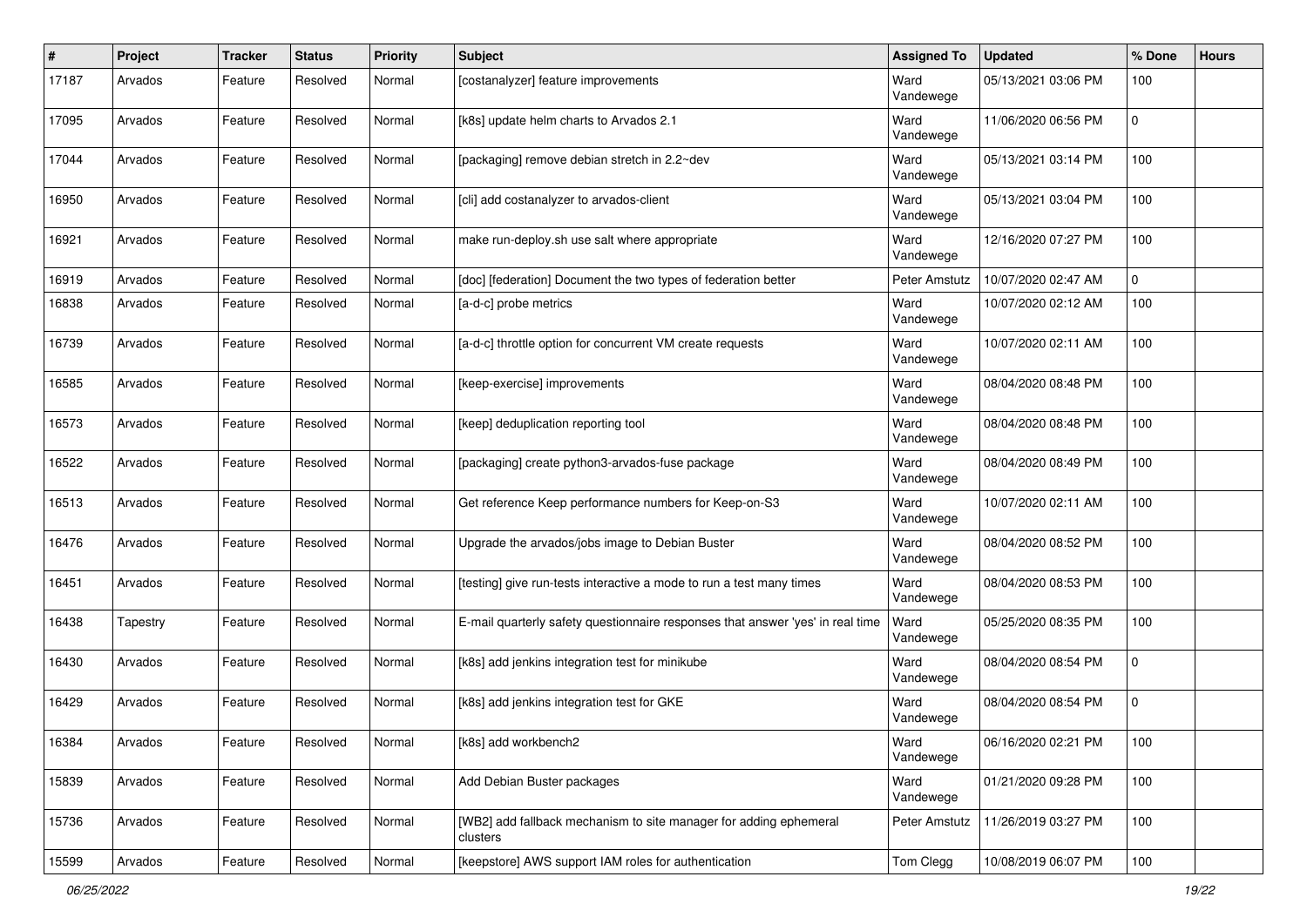| $\#$  | Project  | <b>Tracker</b> | <b>Status</b> | <b>Priority</b> | <b>Subject</b>                                                                                                                                                                                          | Assigned To         | <b>Updated</b>      | % Done       | <b>Hours</b> |
|-------|----------|----------------|---------------|-----------------|---------------------------------------------------------------------------------------------------------------------------------------------------------------------------------------------------------|---------------------|---------------------|--------------|--------------|
| 15319 | Arvados  | Feature        | Resolved      | Normal          | [API] make rails stacktraces more useful, and correlate them with a<br>requestID, ideally in a json struct. See if we can expose that in the rails logs<br>that way, or via journal, or something else? | Lucas Di<br>Pentima | 01/21/2020 09:22 PM | 100          |              |
| 15318 | Arvados  | Feature        | Resolved      | Normal          | [API] Include X-Request-Id value in every RailsAPI error message                                                                                                                                        | Lucas Di<br>Pentima | 01/21/2020 09:22 PM | 100          |              |
| 14819 | Arvados  | Feature        | Resolved      | Normal          | Upgrade the arvados/jobs image to Debian Stretch                                                                                                                                                        | Ward<br>Vandewege   | 03/11/2019 03:08 PM | 100          |              |
| 14338 | Arvados  | Feature        | Resolved      | Normal          | [Workbench] add flag to disable repositories menu items in workbench                                                                                                                                    |                     | 10/15/2018 09:11 PM | 100          |              |
| 13650 | Arvados  | Feature        | Resolved      | Normal          | [DOC] document arvados-kubernetes                                                                                                                                                                       | Ward<br>Vandewege   | 07/23/2018 06:41 PM | $\mathbf{0}$ |              |
| 12483 | Arvados  | Feature        | Resolved      | Normal          | [keep-web] writable webdav                                                                                                                                                                              | Tom Clegg           | 12/06/2017 07:59 PM | 100          |              |
| 12315 | Arvados  | Feature        | Resolved      | Normal          | [Workbench] on all processes page, add filter to make it possible to exclude<br>sub workflows                                                                                                           | Tom Clegg           | 07/23/2018 07:22 PM | 100          |              |
| 10988 | Arvados  | Feature        | Resolved      | Normal          | [DOC] update documentation to list ubuntu1604                                                                                                                                                           | Tom Clegg           | 05/01/2017 06:10 PM | 100          |              |
| 10980 | Arvados  | Feature        | Resolved      | Normal          | [OPS] add ubuntu1604 packages                                                                                                                                                                           | Ward<br>Vandewege   | 01/31/2017 07:19 PM | 100          |              |
| 10800 | Arvados  | Feature        | Resolved      | Normal          | [DOC] update documentation to reflect retirement of Debian Wheezy and<br>CentOS 6 support                                                                                                               | Ward<br>Vandewege   | 01/18/2017 02:05 AM | 100          |              |
| 10766 | Arvados  | Feature        | Resolved      | Normal          | [Docs] [arvados-ws] make the arvados-ws documentation official, remove all<br>mentions of the old puma websockets setup                                                                                 | Tom Clegg           | 03/27/2017 02:42 PM | 100          |              |
| 10765 | Arvados  | Feature        | Resolved      | Normal          | [arvados-ws] switch our test infrastructure over to arvados-ws                                                                                                                                          |                     | 05/16/2017 06:34 PM | $\Omega$     |              |
| 10764 | Arvados  | Feature        | Resolved      | Normal          | [arvados-ws] Write unit tests                                                                                                                                                                           | Tom Clegg           | 03/01/2017 08:14 PM | 100          |              |
| 10763 | Arvados  | Feature        | Resolved      | Normal          | [arvbox] [arvados-ws] Make arvbox use the new arvados-ws                                                                                                                                                |                     | 08/01/2018 04:19 PM | $\Omega$     |              |
| 10518 | Arvados  | Feature        | Resolved      | Normal          | [Workbench] Further cosmetic cleanup in crunchV2 only scenario                                                                                                                                          | Radhika<br>Chippada | 11/29/2016 03:55 PM | 100          |              |
| 10218 | Arvados  | Feature        | Resolved      | Normal          | [Crunch2] Gather and record cloud/physical node information for each<br>container                                                                                                                       | Lucas Di<br>Pentima | 03/23/2017 12:11 AM | 100          |              |
| 10014 | Arvados  | Feature        | Resolved      | Normal          | [SDKs] Python SDK should be more forthcoming when a file can't be found in<br>a collection: list the path that can't be found                                                                           | Tom Clegg           | 09/19/2016 06:38 PM | 100          |              |
| 8911  | Arvados  | Feature        | Resolved      | Normal          | [crunchstat-summary] package as deb/rpm                                                                                                                                                                 |                     | 04/08/2016 02:05 AM | 100          |              |
| 8688  | Tapestry | Feature        | Resolved      | Normal          | Accept authenticated API calls from data providers to add datasets to a<br>public profile                                                                                                               | Tom Clegg           | 04/09/2016 05:20 PM | 100          |              |
| 8640  | Arvados  | Feature        | Resolved      | Normal          | Make version of documentation on doc. arvados. org selectable                                                                                                                                           |                     | 01/18/2020 12:58 AM | $\mathbf 0$  |              |
| 8251  | Tapestry | Feature        | Resolved      | Normal          | fix FAQ link                                                                                                                                                                                            |                     | 01/20/2016 05:15 PM | 100          |              |
| 8186  | Arvados  | Feature        | Resolved      | Normal          | [Node Manager] Support (ephemeral) EBS storage for AWS node types that<br>do not have instance storage, like the M4/C4 classes.                                                                         | Peter Amstutz       | 06/20/2017 04:45 PM | 100          |              |
| 7709  | Arvados  | Feature        | Resolved      | Normal          | [API] Upgrade API server to Rails 4.2                                                                                                                                                                   | Tom Clegg           | 04/28/2017 04:53 PM | 100          |              |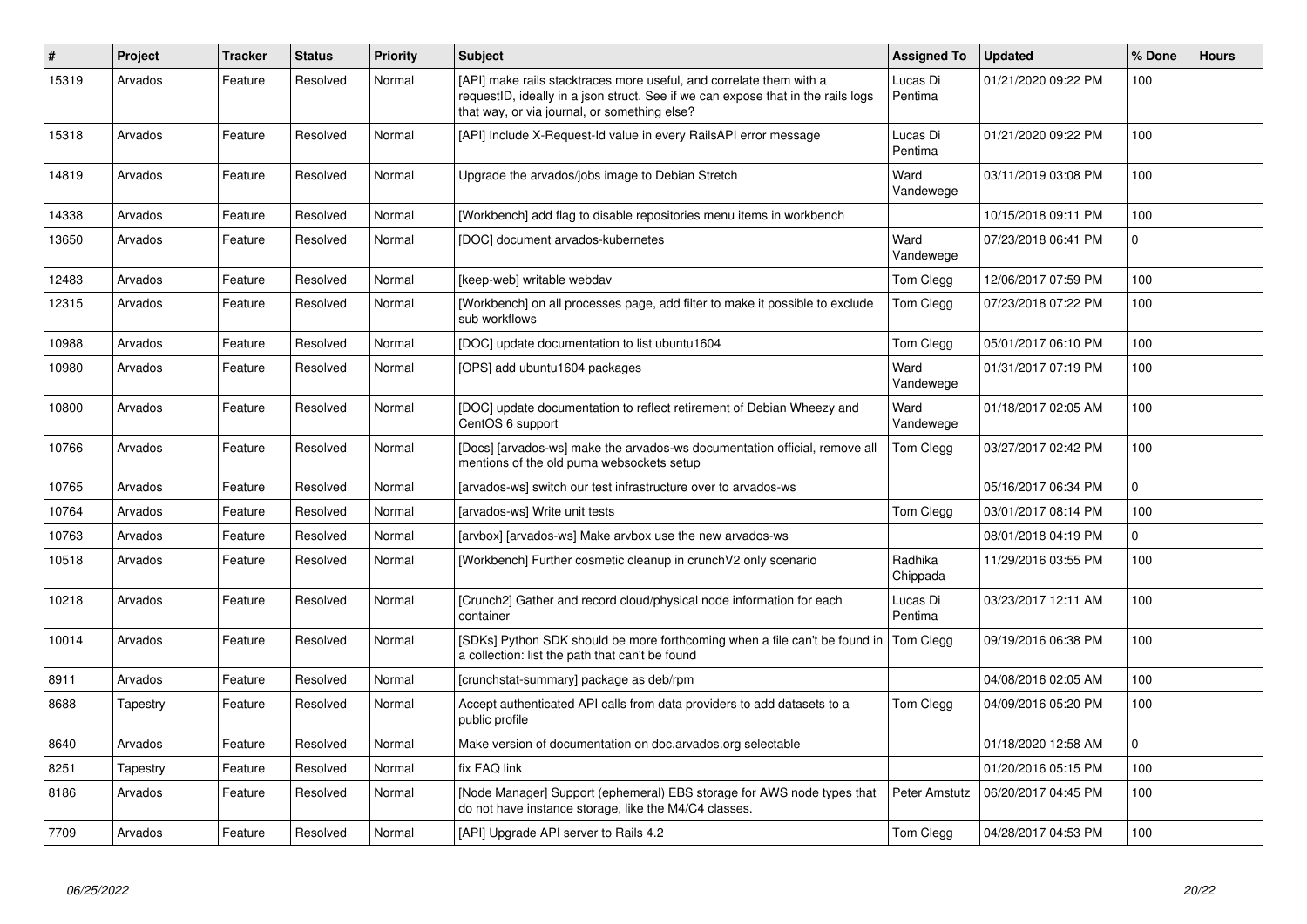| $\vert$ # | Project  | <b>Tracker</b> | <b>Status</b> | <b>Priority</b> | <b>Subject</b>                                                                                                                        | <b>Assigned To</b>  | <b>Updated</b>      | % Done   | <b>Hours</b> |
|-----------|----------|----------------|---------------|-----------------|---------------------------------------------------------------------------------------------------------------------------------------|---------------------|---------------------|----------|--------------|
| 6961      | Tapestry | Feature        | Resolved      | Normal          | Simplify Tapestry/Open Humans account link flow                                                                                       | Ward<br>Vandewege   | 11/16/2015 09:07 PM | 100      |              |
| 6254      | Arvados  | Feature        | Resolved      | Normal          | [Workbench] Support specifying group memberships for shell accounts                                                                   | Radhika<br>Chippada | 06/15/2015 06:30 PM | 100      |              |
| 6013      | Arvados  | Feature        | Resolved      | Normal          | [Workbench] clean up 'setup user' behavior in the admin interface                                                                     | Radhika<br>Chippada | 07/06/2015 08:02 PM | 100      |              |
| 5926      | Arvados  | Feature        | Resolved      | Normal          | [API] MAX_SLOTS should be a configuration value (app/models/node.rb)                                                                  | Ward<br>Vandewege   | 05/06/2015 08:21 PM | 100      |              |
| 5829      | Arvados  | Feature        | Resolved      | Normal          | [SSO] improve UI for Idap/local account login                                                                                         | Peter Amstutz       | 05/19/2015 02:20 PM | 100      |              |
| 5622      | Arvados  | Feature        | Resolved      | Normal          | [Workbench] Fix timeout when generating long "list of collections with this<br>pdh" on content hash page                              | Radhika<br>Chippada | 04/28/2015 07:05 PM | 100      |              |
| 5529      | Arvados  | Feature        | Resolved      | Normal          | [Docker] Add keepproxy to the docker images                                                                                           | Ward<br>Vandewege   | 03/24/2015 02:12 PM | 100      |              |
| 5256      | Arvados  | Feature        | Resolved      | Normal          | [OPS] Make it possible to kick off a Jenkins build for an arbitrary<br>commit/branch                                                  | Javier Bértoli      | 01/18/2017 08:17 PM | 100      |              |
| 5247      | Arvados  | Feature        | Resolved      | Normal          | [Documentation] (recurring) Refresh user documentation                                                                                | Radhika<br>Chippada | 04/01/2015 03:10 PM | 100      |              |
| 5072      | Arvados  | Feature        | Resolved      | Normal          | [Documentation] (recurring) Refresh user documentation                                                                                | <b>Brett Smith</b>  | 02/18/2015 06:39 PM | 100      |              |
| 4978      | Tapestry | Feature        | Resolved      | Normal          | Distinguish pgp-originated and other files on public profiles                                                                         | Phil Hodgson        | 03/04/2015 08:11 PM | 67       |              |
| 4781      | Arvados  | Feature        | Resolved      | Normal          | [Documentation] (recurring) Write blog post *in first three days of sprint*                                                           | <b>Tim Pierce</b>   | 12/16/2014 08:33 AM | 100      |              |
| 4766      | Tapestry | Feature        | Resolved      | Normal          | Upgrade oauth1 code for google doc/spreadsheet sync to oauth2                                                                         | Phil Hodgson        | 08/06/2015 03:01 PM | 50       |              |
| 4598      | Arvados  | Feature        | Resolved      | Normal          | [Crunch] [DRAFT] Classify job failures by type, report statistics                                                                     | <b>Tim Pierce</b>   | 01/07/2015 08:02 PM | 100      |              |
| 4486      | Arvados  | Feature        | Resolved      | Normal          | [Documentation] document the arv cli tool                                                                                             |                     | 11/12/2014 08:24 PM | $\Omega$ |              |
| 4481      | Arvados  | Feature        | Resolved      | Normal          | [Documentation] (recurring) Refresh user documentation                                                                                | Radhika<br>Chippada | 12/10/2014 09:07 PM | 100      |              |
| 4479      | Arvados  | Feature        | Resolved      | Normal          | [Documentation] (recurring) Write blog post *in first three days of sprint*                                                           | <b>Tim Pierce</b>   | 11/21/2014 08:08 PM | 100      |              |
| 4383      | Arvados  | Feature        | Resolved      | Normal          | [Docker] upload all docker containers to docker repository, and then add a<br>script to download and run them in one go               | Ward<br>Vandewege   | 11/17/2014 03:52 PM | 100      |              |
| 4251      | Arvados  | Feature        | Resolved      | Normal          | [Documentation] (recurring) Write blog post *in first three days of sprint*                                                           | Ward<br>Vandewege   | 11/17/2014 08:39 PM | 100      |              |
| 4250      | Arvados  | Feature        | Resolved      | Normal          | [Documentation] (recurring) Refresh user documentation                                                                                | Radhika<br>Chippada | 11/19/2014 04:21 PM | 100      |              |
| 4050      | Tapestry | Feature        | Resolved      | Normal          | As a participant, I can choose to reveal my real name on my public profile. I<br>can also remove my real name from my public profile. | Ward<br>Vandewege   | 10/21/2014 05:55 PM | 100      |              |
| 4027      | Arvados  | Feature        | Resolved      | Normal          | [Crunch] Accept SDK version as a runtime constraint. Install SDK into the<br>docker container before running tasks.                   | <b>Brett Smith</b>  | 12/09/2014 04:37 PM | 100      |              |
| 3813      | Arvados  | Feature        | Resolved      | Normal          | [Workbench] add link to pipeline instance from job view page                                                                          |                     | 10/29/2014 03:27 PM | $\Omega$ |              |